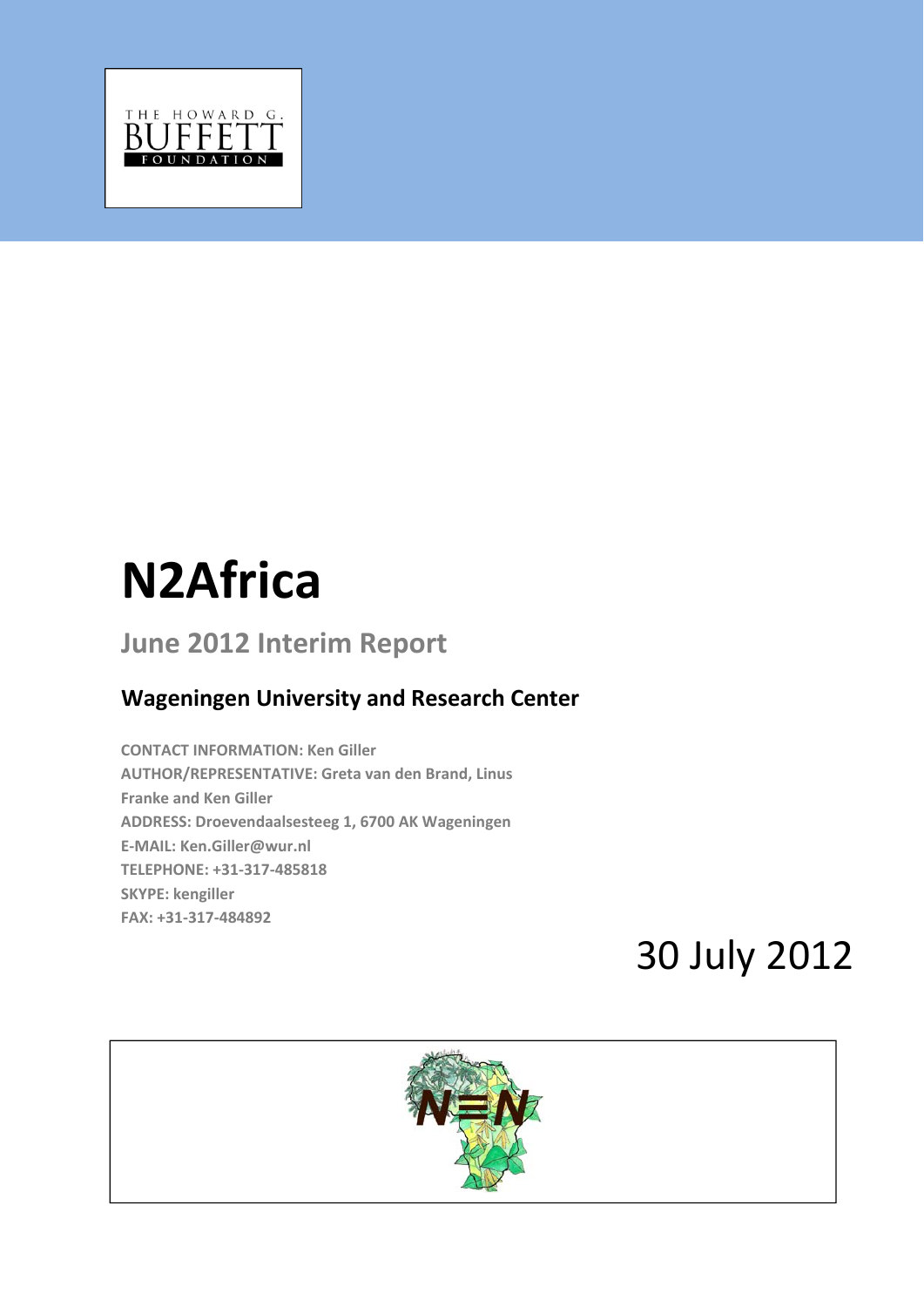# July 2012 Interim Report

# 1. Executive Summary

Since 2009 N2Africa has worked in eight sub‐Saharan countries with considerable success in legume technology identification and evaluation, dissemination of these technologies, capacity building, and creation of effective partnerships along the legume value chains. Building on this experience, in January 2012 N2Africa started to develop activities in Liberia, Sierra Leone and the Kivu provinces in DRC with the help of the HGBF. Entirely new partnerships have been established in Liberia and Sierra Leone, whereas in DRC, we could build on already existing structures from the Bill & Melinda Gates funded project. However, both target areas in DRC are different from those in the pre-existing project and activities on the ground had to start from scratch also in these regions.

In all three countries, the first season is used to screen varieties and evaluate impacts of different management practises in agronomy trials and to multiply seeds. The second season will be used to start up dissemination of technologies. Meanwhile, capacity building is an on‐going component of the project. Capital investments in vehicles, motorcycles, research and office equipment, etc., have been made as originally planned. Positions for the project have all been filled, except for the postdoc in DRC who has been recruited but has not started work for the project yet.

In DRC, where the first growing season has already ended, excellent soybean yields and responses to inoculation appeared from the first sets of soybean variety and input trials established in the 2012B season in the Ruzizi plains in South‐Kivu. Yields in North‐Kivu were smaller, but nevertheless still satisfactory. In addition, two‐season intercropping trials with soybean and maize or cassava have been established in South‐Kivu. In Liberia and Sierra Leone the season started in May. However, trials were established in June due to (1) late planning of the field activities as the project structure first had to be established, (2) hold‐ups at the Liberia airport with the ordered seed from Nigeria and (3) delays in obtaining P fertilizer in Sierra Leone. Agronomy trials included soybean variety, input and planting date trials, cowpea variety/input trials, groundnut variety/input trials (all including evaluation of P fertilizer, in case of soybean also evaluation of inoculation and in case of cowpea also evaluation of pest management) and system intercropping trials with cassava and groundnut, looking at different planting arrangements and different planting times. A baseline survey to establish the current role of legumes in farming systems in the action sites has been implemented in Sierra Leone and is on‐going in Liberia. Moreover, a student from WUR is currently conducting a legume value chain analysis in Sierra Leone.

Besides delays in planting in Liberia and Sierra Leone, one of the major challenges, especially in Liberia, is the lack of human capacity to implement research activities and follow protocols and guidelines for field activities. Communication between field staff in Liberia and the project staff designing the field work (IITA, WUR) needs to improve, so better technical backstopping can be provided to the field staff. Planning of future activities will also be done more in advance. Insecurity and violence in North‐Kivu poses a risk on the activities there. Field trials with groundnut and cowpea had to be abandoned and the situation remains highly precarious.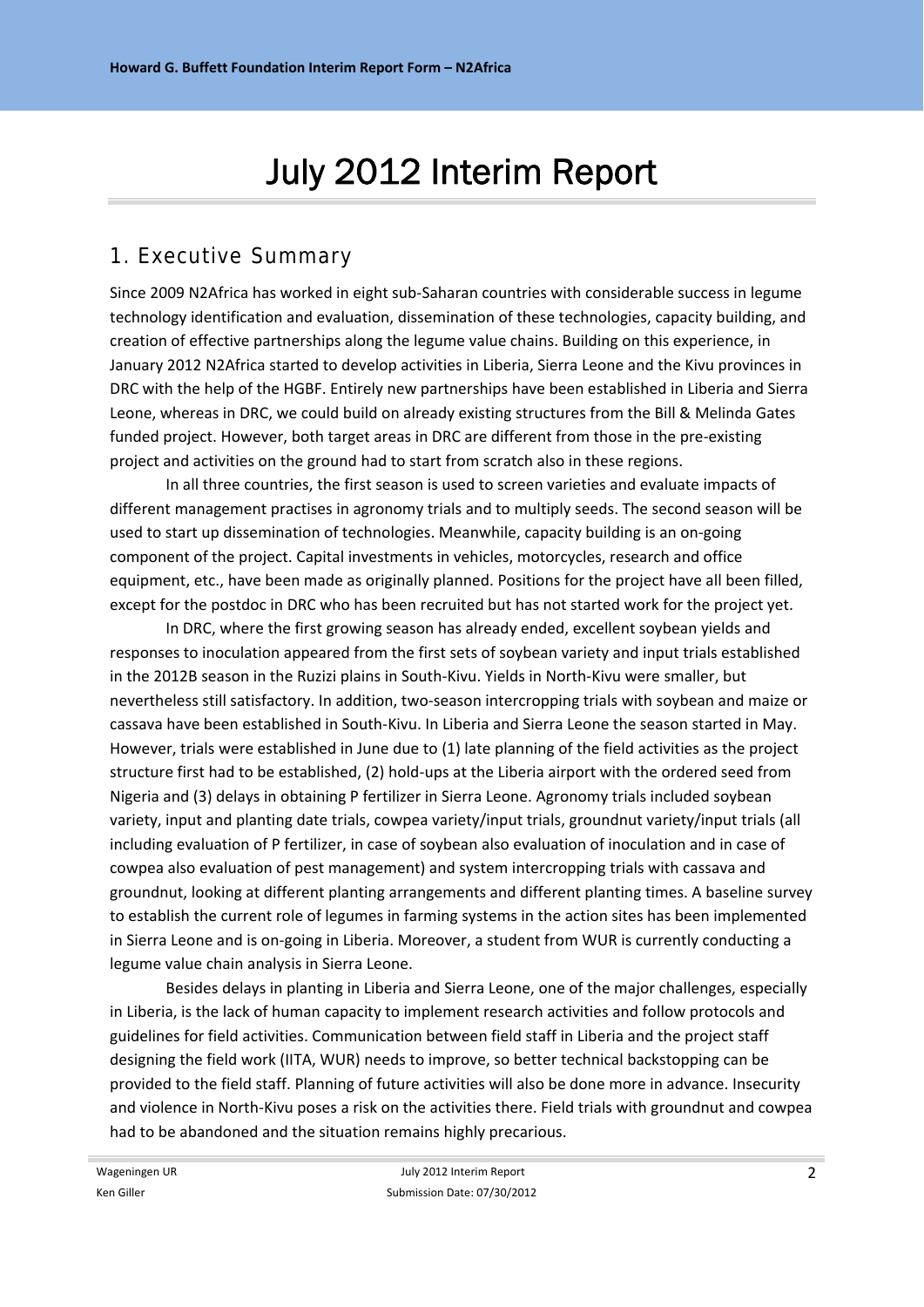Although N2Africa started only six months ago in Sierra Leone, Liberia and North Kivu, and despite the challenges faced, field results so far are promising and give confidence in the technologies being tested and promoted. We are also pleased with the strong commitment to achieve the project's goals shown by the new project staff and many of our partners.

# 2. Goals and objectives

The goals and objectives as indicated in the project proposal are summarized below.

#### **Specific objective 1. Establishment of partnerships** [Sierra Leone, Liberia, North‐Kivu]

1.1. Hold a stakeholder workshop to build collaboration, choose partners and develop action plans [Sierra Leone, Liberia, Kivu].

1.2. Establish project management structures

1.3. Report and recommend to the foundation, together with a roadmap and fully developed implementation plan [Sierra Leone, Liberia, North‐Kivu].

1.4. Create strategic alliances for facilitating dissemination of legume and inoculant technologies in the mandate areas.

#### **Specific objective 2. Baseline and M&E** [Sierra Leone, Liberia, North‐Kivu]

2.1. Prepare review and background of previous relevant agronomic, farming systems and market research [Sierra Leone, Liberia, Kivu].

2.2. Identify the project sites (e.g., districts, communities, villages, farmer groups) at different scales in the impact zones.

2.3. Quantify the current on-farm BNF in the target farming systems and its impact on livelihoods, income, and household nutrition

2.4. Evaluate the ex-ante impact of introduced legume and inoculant technologies on farmer's livelihoods and soil health across the mandate areas.

#### **Specific objective 3. Enhancement of legume productivity** [Sierra Leone, Liberia, Kivu]

3.1. Select best varieties of groundnut, cowpea, and soybean for high N<sub>2</sub>-fixation capacity and adaptation to abiotic (low soil P, soil acidity) and biotic stresses (pests and diseases).

3.2. Identify best‐fit agronomic practices (system design, need for amendments) for maximizing potential benefits of legume and inoculant technologies on increasing and stabilizing productivity.

3.3. Assess the need‐to‐inoculate for the target legumes and identify elite strains across the impact zones

3.4. Develop best practices to rehabilitate non‐responsive soils.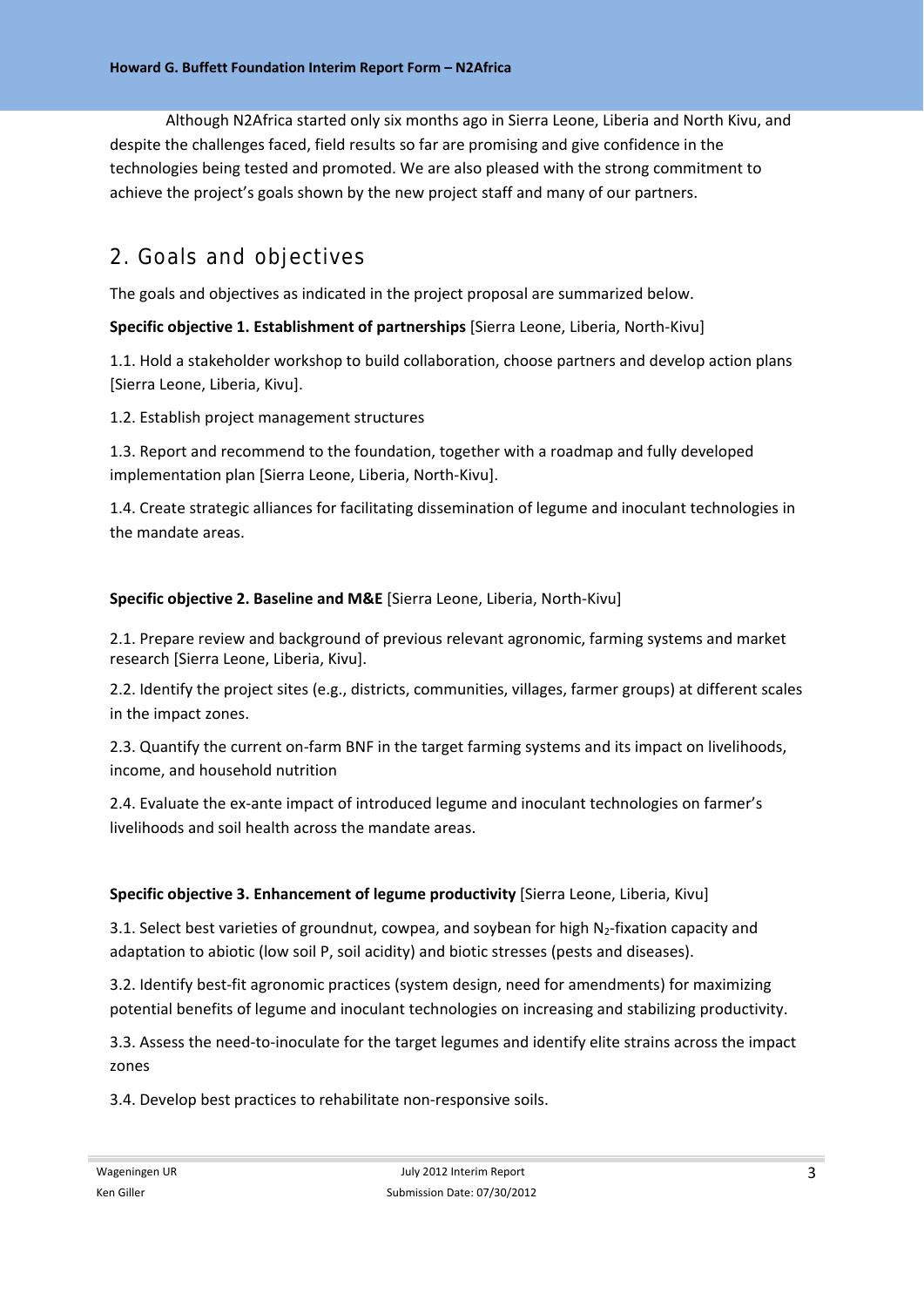#### **Specific objective 4. Better legume input supplies** [Sierra Leone, Liberia, North‐Kivu, South‐Kivu]

4.1. Develop community-based seed systems for groundnut, cowpea, and soybean to ensure sufficient availability of improved legume germplasm

4.2. Formulate improved inoculant products and develop cost-effective production and delivery methods, including standardized quality assurance procedures

4.3. Engage with the private sector to facilitate a sustainable supply of fertilizer and inoculants

**Specific objective 5. Dissemination of legume technologies** [Sierra Leone, Liberia, North‐Kivu, South‐ Kivu]

5.1. Produce specific dissemination tools, including inoculant packets, adapted to the needs of farmer groups, agro‐dealers, and development partners

5.2. Conduct collaborative legume and inoculant technology dissemination campaigns and create awareness in rural communities in all impact zones

5.3. Develop strategies for empowering women to benefit from the project products, with a focus on legume processing initiatives towards improved health and nutrition

**Specific objective 6. Capacity building** [Sierra Leone, Liberia, North‐Kivu, South‐Kivu]

6.1. Provide short‐term, high level technical training for project scientific and technical staff in essential microbiological skills and BNF technologies

6.2. Support advanced training to MSc level of an elite young cadre of African scientists focused on topics filling identified knowledge gaps that are identified through competitive calls.

6.3. Conduct training workshops on legume and inoculant technologies for agro‐dealers and officers of farmer associations and community‐based organizations.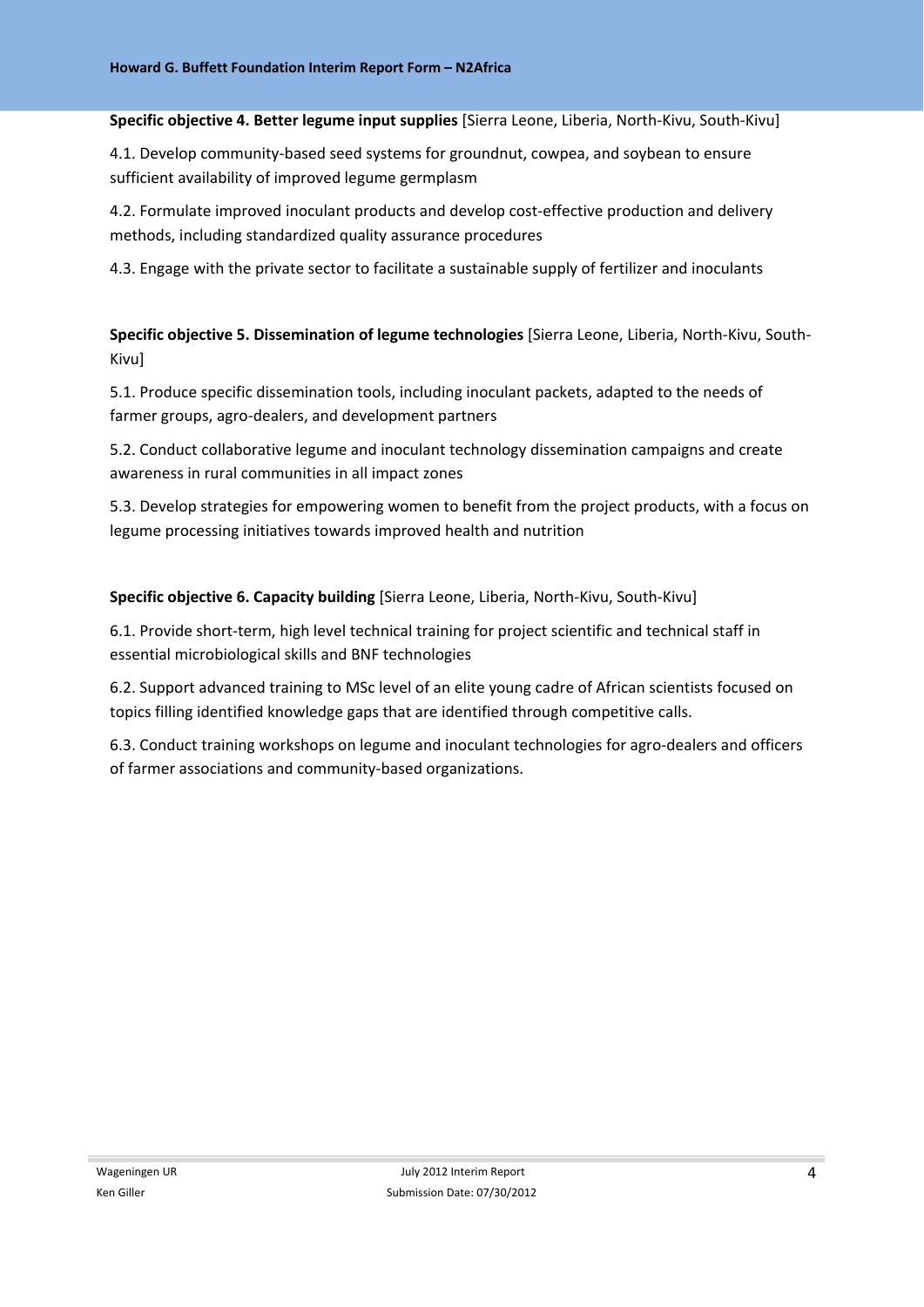## 3. Results to date

In the following section, reporting on progress of the project is structured around the project objectives. General progress against project activities can also be viewed in the project work plan (Table 3), which includes a data table and activities. Indicators have not specifically been included in the work plan, but are set separately for each activity.

## 3.1. Establishment of partnerships

In all countries, activities are implemented through IITA. Table 1 shows the partners who are collaborating and the management structure for the three countries. In Sierra Leone, the agronomy campaigns and foundation seed multiplication are led by SLARI and IITA provides technical backstopping. Dissemination campaigns, on‐farm trials and community‐based seed multiplication are led by the NGOs, with technical backstopping from SLARI.

In Liberia, the agronomist oversees the activities from the farm liaison officer, an M&E specialist and the involved university. National research partner CARI leads the on-station agronomy trials and NGO VOSIEDA leads the on‐farm trials and will be involved in dissemination in a later stage.

In DRC a post-doc (Christopher Ngosong) has been appointed who supervises the two agronomists. All are backstopped administratively by administration staff from the N2Africa office in Bukavu, South Kivu. A number of NGO partners implement the agronomy trials and will be involved in dissemination campaigns in the coming season.

|                                                 | Sierra Leone                                           | Liberia                                                       | DRC (North- and South-Kivu)                                                                                                                                                                                                                                                                                                                            |
|-------------------------------------------------|--------------------------------------------------------|---------------------------------------------------------------|--------------------------------------------------------------------------------------------------------------------------------------------------------------------------------------------------------------------------------------------------------------------------------------------------------------------------------------------------------|
| Country Rep.                                    | Braima James<br>(IITA)                                 | Amare Tegbaru<br>(IIIA)                                       | Christopher Ngosong (IITA)                                                                                                                                                                                                                                                                                                                             |
| National project<br>staff                       | SLARI team,<br>Michael<br>Johnny (FLO)                 | <b>Franklin Henries</b><br>(agronomist),<br>Zargba Gaye (FLO) | Despines Bamuleke (Ruzizi plains, South Kivu)<br>Jumaine Mkangya (North-Kivu)                                                                                                                                                                                                                                                                          |
| National research<br>partners /<br>Universities | SLARI, Fourah<br><b>Bay College</b>                    | CARI, Cuttington<br>University                                | Catholic University of Bukavu, 2 MSc students                                                                                                                                                                                                                                                                                                          |
| NGO partners                                    | World Vision<br>International,<br>Welt Hunger<br>Hilfe | <b>VOSIEDA</b>                                                | Caritas/CDC Kiringye, ILPCI, Women for Women<br>(Ruzizi plains) and Centre de Développement de<br>Rutshuru, Association des Jeunes Cultivateurs et<br>Eleveurs de Kinyandonyi, Association des<br>cultivateurs et Eleveurs du Kivu, Buuma Innovation<br>Plate-form, Musanganya Innovation Plate-form,<br>Maendeleo Innovation Plate-form (North-Kivu). |
| Private sector<br>partners                      | Sierra Leone<br>Agric.                                 | <b>WIENCO</b>                                                 |                                                                                                                                                                                                                                                                                                                                                        |

**Table 1.** Project management structure and project partners in Sierra Leone, Liberia and North Kivu, DRC.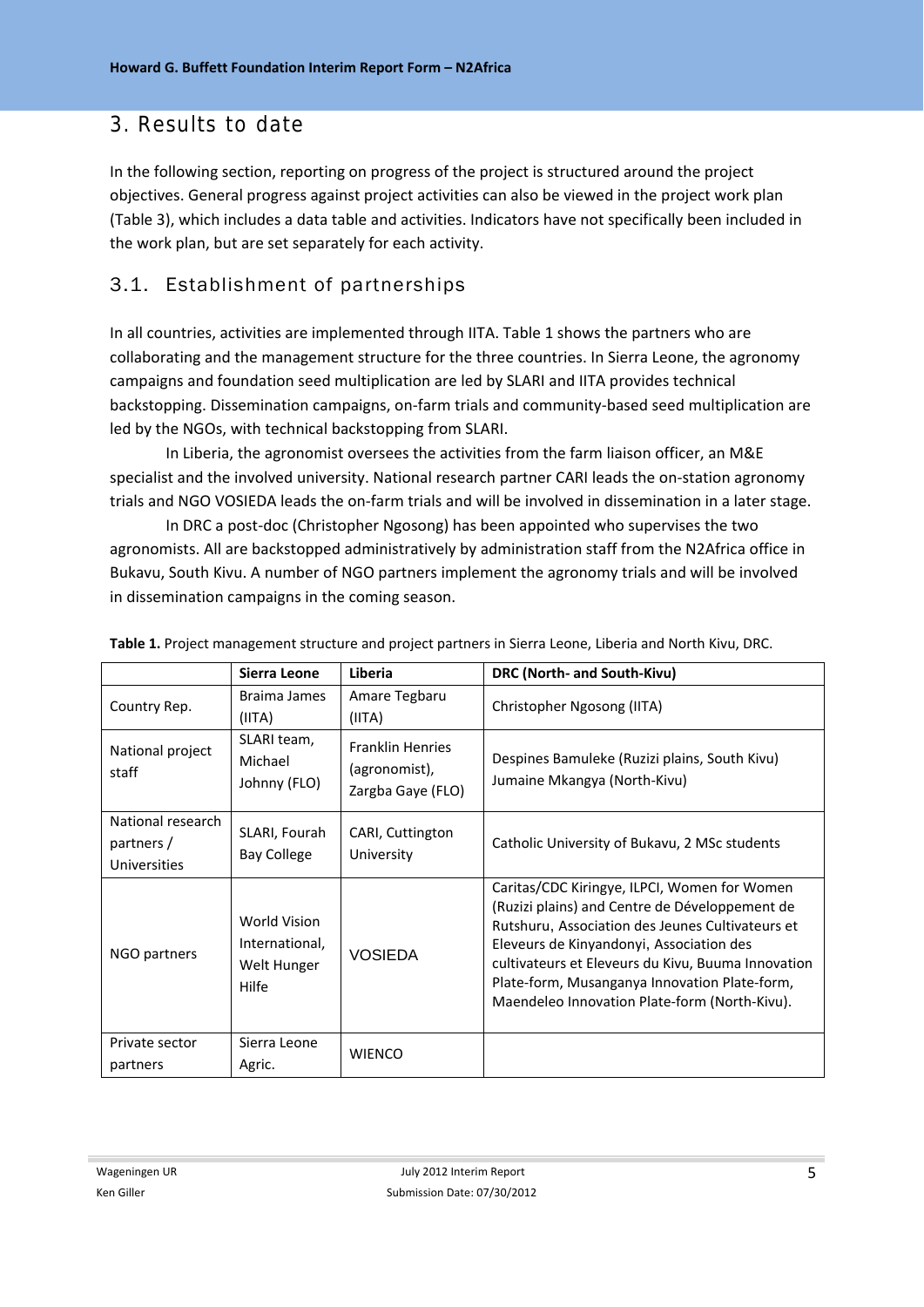In March 2012, project orientation and planning workshops were held in Sierra Leone and Liberia. In Sierra Leone, the workshop was hosted by the Sierra Leone Agricultural Research Institute (SLARI) in Freetown. In Liberia the workshop was hosted by IITA in the Monrovia office. In both countries, participants represented organizations responsible for agricultural research and degree‐related training, technology dissemination and private sector companies such as producers of fortified baby food products, producers of poultry feed and agro-dealers. Since no N2Africa activities had taken place before in these countries, besides planning N2Africa activities, the workshop was used to introduce the project and allow possible partners to get to know each other. SLARI in Sierra Leone and IITA in Liberia followed up with partners after the workshop and continued to plan N2Africa activities in Liberia. In DRC, planning workshops were held in Bukavu in March. Planning for the 2013A season is currently on‐going in DRC.

#### 3.2. Baseline and M&E

#### *Background*

Before the workshops and planning of project activities, background reports about Sierra Leone, Liberia and the Kivu provinces in DRC were written based on available literature and past research. After the workshops, additional information acquired from local research staff was added to these reports.

#### *Project sites*

During the workshops in Liberia and Sierra Leone the countries' potentials, agro-ecological zones, common agricultural practices and local preferences were discussed to agree on target regions and to determine which legumes to work with in what kind of systems. Action sites were more precisely defined during later meetings. Criteria for project sites were: (1) productivity (minimized risk for failure), (2) market access, and (3) presence of dissemination partners. In Sierra Leone, IITA and SLARI selected 12 Chiefdoms in 5 districts of Eastern (Kenema district), Northern (Kambia and Port‐Loko districts) and Southern (Bo and Moyamba districts) provinces as project field operation areas for the first year (Figure 1). These chiefdoms are nearly all in wooded Savannah agro-ecologies where grain legumes have good agronomic potential.

For Liberia, it was agreed during the workshop in March 2012 to start activities in Bong and Lofa Counties. Legumes are traditionally grown in these two counties, and the presence of partners and relatively good accessibility make these counties the most suitable to start with. In 2013, the project can extend to Nimba and Grand Bassa Counties.

In DR Congo, it was decided to expand to the Ruzizi plains in South‐Kivu and to the Rutshuru axis and Masisi axis in North‐Kivu, based on advice from the DRC N2Africa team, and on the dense population in these areas in need of opportunities . Those areas have a good agro‐ecological and market potential for legume production. In the Ruzizi plains seven action sites have been chosen. In North Kivu, eight sites have been chosen (five along the Rutshuru axis and three along the Masisi axis).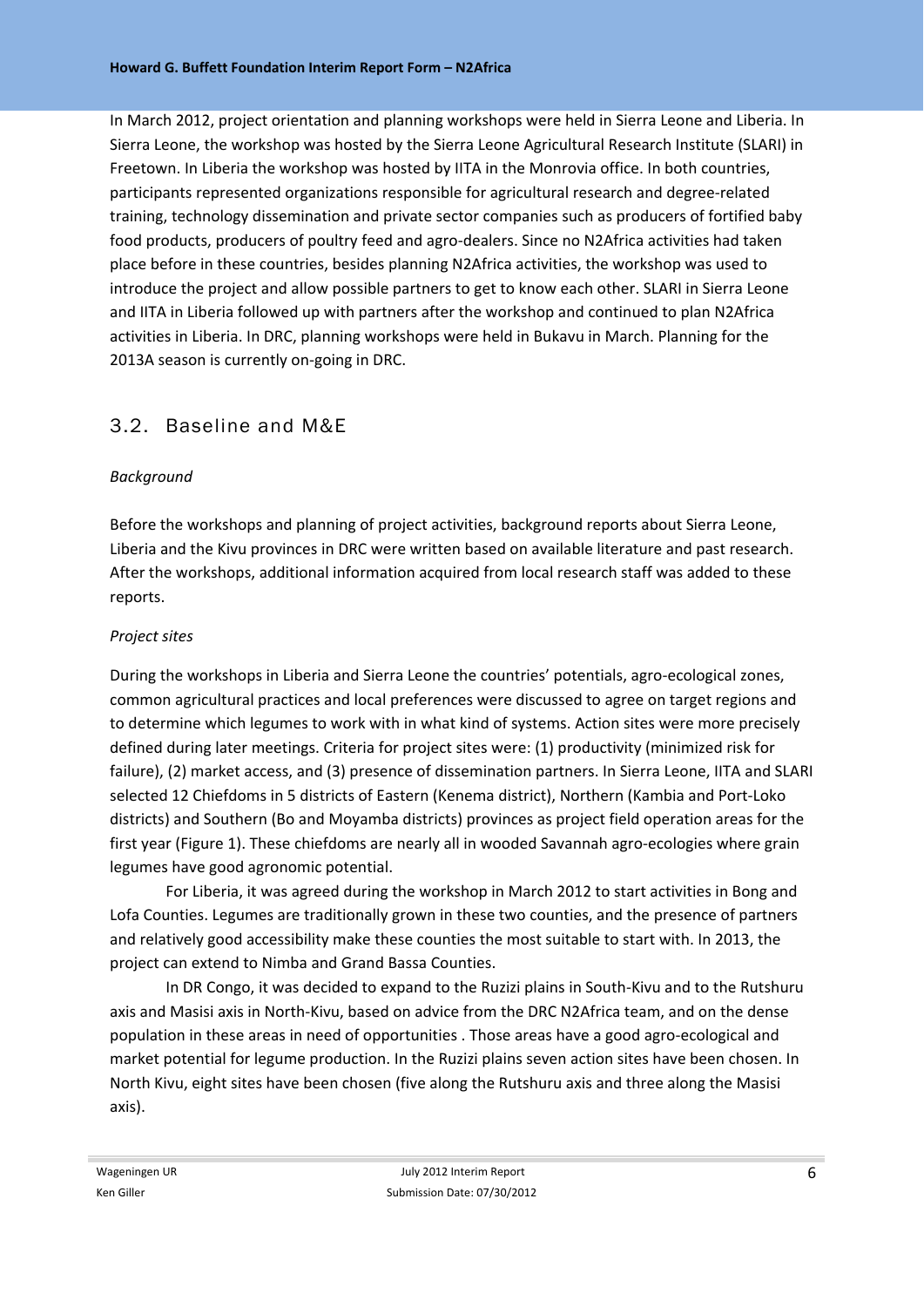

**Figure 1.** N2Africa operational areas in Sierra Leone (left) and Liberia (right).

#### *Baseline survey*

A baseline survey has been implemented in Sierra Leone and is on‐going in Liberia to rapidly characterise the socio‐economic situation of farm households in the N2Africa regions and to evaluate current legume management practices. The Wageningen N2Africa team provided specific guidelines for site and household selection.

In Sierra Leone, eight sites with clear agro‐ecological potential and known market access were identified and in total, 800 households are currently surveyed. In Liberia, however, agroecological potential for legume or market potential was often not clear and only 200 households have been identified for the baseline survey (50 per site). We are currently in contact with Liberia about increasing the number of households to 400. In DR Congo, the baseline survey for the Ruzizi plain and North Kivu will be implemented in in the 2013A season, probably in conjunction with a DFID‐funded research project on extension approaches. This collaboration will help us to extend the work of the project as well as to use project resources and farmers' time efficiently.

### 3.3. Enhancement of legume productivity

With a set of agronomic trials in the first year, we begin with the selection of best varieties of groundnut, cowpea, and soybean for high  $N_2$ -fixation capacity and adaptation to abiotic (low soil P, soil acidity) and biotic stresses (pests and diseases). Further, we identify best-fit agronomic practices (system design, need for amendments) for maximizing potential benefits of legume and inoculant technologies on increasing and stabilizing productivity and assess the need‐to‐inoculate for the target legumes and identify elite strains across the impact zones. In all countries, similar guidelines have been provided for data collection from the trials to allow cross-comparison and synthesis.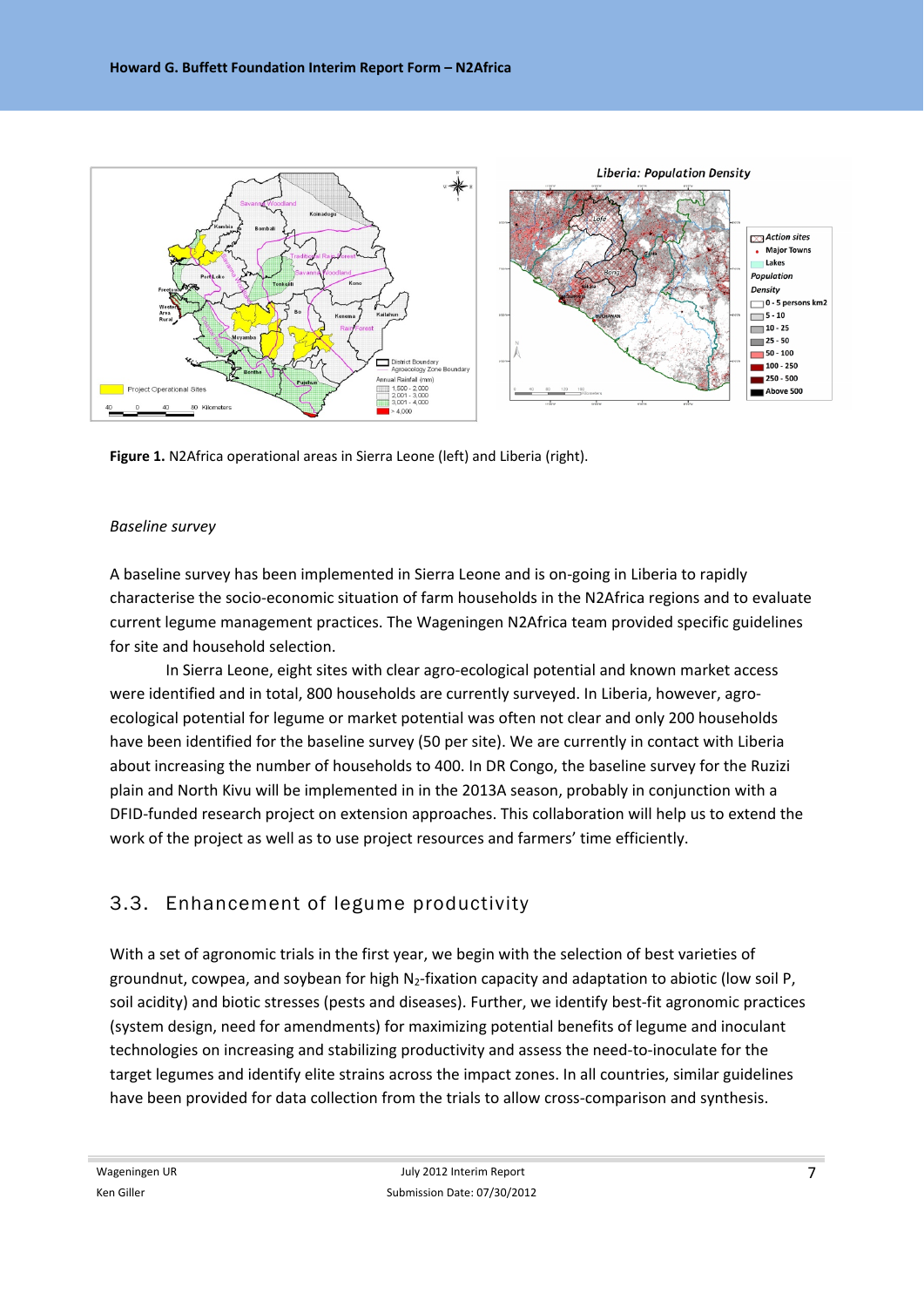Although developing best practices to rehabilitate non‐responsive soils cannot yet be achieved in year 1, collecting soil samples will provide information about the soil status in different locations. This information will be used to explain variability in crop performance, in combination with recorded biotic stresses and rainfall data.

The following section first focuses on the planned agronomic activities in Liberia and Sierra Leone and the progress of the implementation of the trials. In DR Congo, the first season (2012B) has already ended and some results of the soybean variety trials are demonstrated.

#### *Liberia & Sierra Leone*

During the workshop in March it was decided that N2Africa will work with groundnut, cowpea and soybean in Liberia and Sierra Leone. In the first year different varieties of these legumes and their responses to inputs and management (P fertilizer, pest control, planting date and inoculation in soybean) are evaluated in agronomy trials across various sites in Sierra Leone and Liberia, both onstation and on farmers' fields. The set‐up for various trials was made during the workshops. After the workshops they were further developed into trial protocols. In total, three soybean trials, two cowpea trials, two groundnut trials and two cassava‐groundnut intercropping trials have been developed.

In the first set of soybean trials, four soybean varieties (TGx1904‐2E, TGx1951‐4F, TGx1448‐ 2E, TGx1955‐4F) and the effects of P fertilizer and inoculation on crop performance are tested on‐ station. In the second set, the effects of P fertilizer and inoculation are evaluated on‐farm for two varieties (TGx1904‐2E, TGx1448‐2E). Because soybean is a new crop in the area and there is no experience yet regarding optimal planting times, four different planting dates are evaluated on‐ station for varieties TGx1904‐2E, TGx1448‐2E with the third set.

Both on‐station and on‐farm, two improved groundnut varieties (Samnut 22, Samnut 23) and the local variety (JL24) are evaluated with and without P fertilizer. On‐station five improved cowpea varieties (IT99K‐573‐1‐1, IT99K‐537‐2‐1, IT89KD‐288, IT89KD‐391, IT97K‐277‐2) and the local one (tabae) are evaluated for both the effects of P fertilizer and pest control with May and September planting. The same trial is also implemented on‐farm.

Besides the regular agronomy trials, there are two sets of cassava‐groundnut intercropping trials (on-farm); one that evaluates planting time and one that evaluates planting arrangements. In the planting date trials we evaluate one medium and one early maturing groundnut variety in an intercropping system with cassava. Planting times of groundnut vary to evaluate whether it is possible to have groundnut available on the market in a time it is normally not (with traditional planting in May). In the planting arrangement trials the effect of spacing of the cassava on cassava‐ groundnut intercropping systems is evaluated using medium maturing Samnut 22 and two varieties of cassava, one erect (SLICASS 6) and one branching (SLICASS 1). We also evaluate the effect of NPK fertilizer.

#### *DRC*

In the Ruzizi plains in South-Kivu, soybean variety, input and system intercropping trials have been established in the 2012B season. In the variety trials, five soybean varieties (SB24, SC Squire, SC Saga, SC 823‐6‐16 and Imperial) are evaluated in combination with evaluation of inoculation and P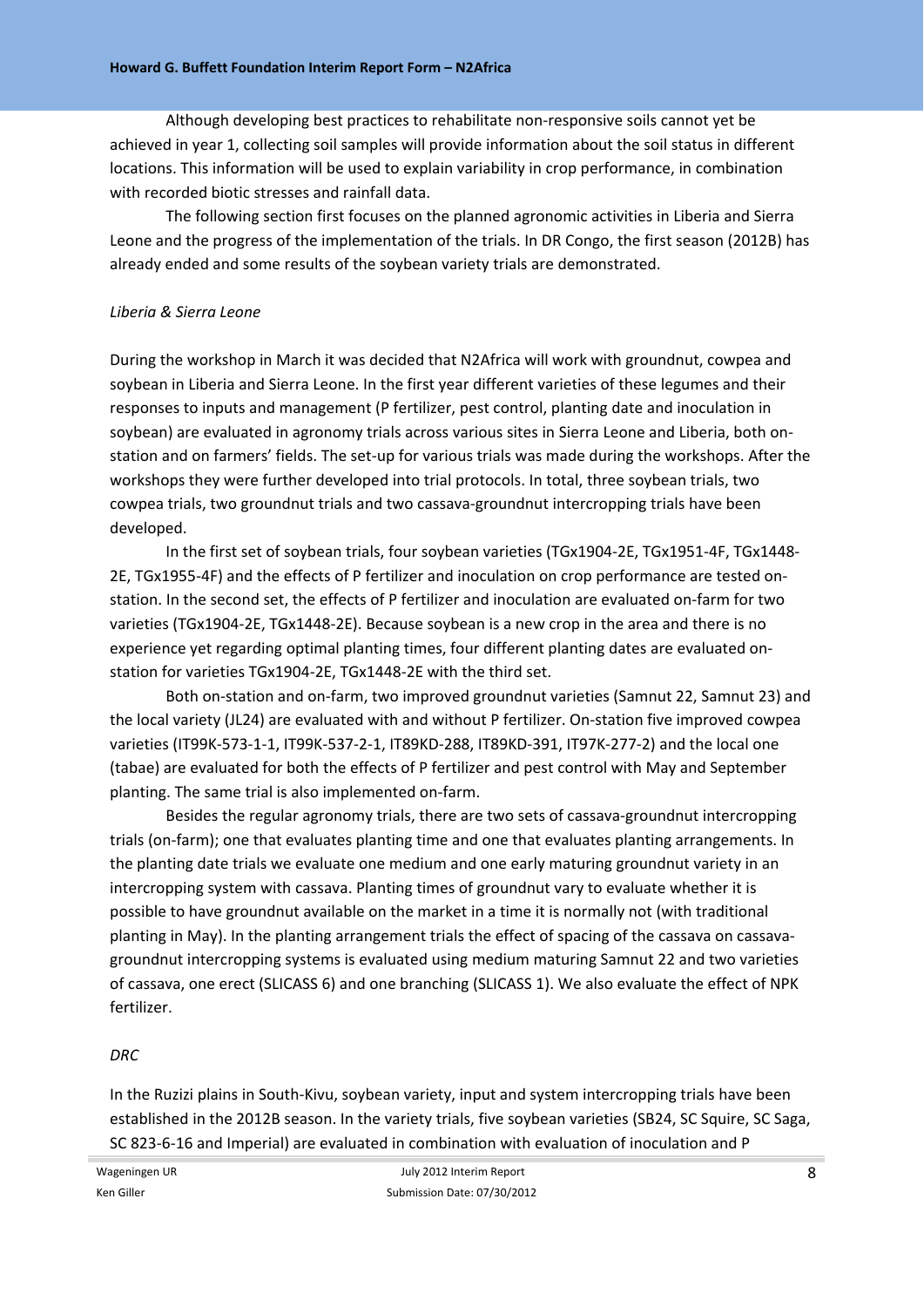fertilizer. Besides the soybean varieties' biomass yield and grain yield, their tolerance against rust and their BNF potential under different soil conditions are evaluated. In the input trials, the response of soybean (SB24) to inoculation, and to adding P, K, S and Mg are evaluated. In these trials, four types of nutrient inputs are used: TSP, TSP/KCl, SYMPAL and manure. Sympal is a fertilizer blend developed in Kenya by N2Africa specifically for legumes which supplies Mg and S in addition to P.

With the system trials, in which soybean is intercropped with maize or cassava, we evaluate (1) the contribution of early maturing and dual purpose soybean varieties to soil fertility improvements from which maize and cassava can profit and (2) the alternative agronomic practices (varying planting arrangements) on maize, cassava and soybean yield. This trial was established in February 2012 and continues in September 2012. In the 2013 long rains season the cassava will be harvested.

In North Kivu, two types of soybean trials (variety and input) have been established on both axes in the 2012B season. In the soybean variety trials four improved varieties (SB24, TGx1987‐64F, TGx1987‐20F, PK6) and one local variety (Imperial) have been evaluated, with and without P and with and without rhizobium inoculation. For the soybean input trial, one variety (SB24) has been evaluated with use of different fertilizers (TSP, TSP+KCl, Sympal and organic manure) and inoculation with rhizobia. However, insufficient replication compromised the conclusions that can be drawn which will be corrected for in future. Variety trials on cowpea and groundnut were also established, but had to be abandoned due to severe insecurity in the trial sites.

Table 2 indicates the trials implemented in Liberia, Sierra Leone and DRC. Because the Liberia team was not very experienced with establishing trials, they received assistance from a Nigerian IITA field technician during planting. Yet, fewer trials were established than originally planned.

| Country/region | Crop              | Trial                     | Number of trials      |
|----------------|-------------------|---------------------------|-----------------------|
| <b>DRC</b>     |                   |                           |                       |
| Ruzizi Plains  | Soybean           | Input                     | 7                     |
|                |                   | Variety                   | 3                     |
|                |                   | Intercropping (cassava)   | 7                     |
| North-Kivu     | Soybean           | Input                     | 5                     |
|                |                   | Variety                   | 4                     |
| Sierra Leone   | Cowpea            | Variety on-station        | 3                     |
|                |                   | Variety on-farm           | Planting in September |
|                | Groundnut         | Variety on-station        | 3                     |
|                |                   | Variety on-farm           | 9                     |
|                | Soybean           | Variety/input on-station  | 3                     |
|                |                   | Planting date on-station  | 3                     |
|                |                   | Variety/input on-farm     | 9                     |
|                | Cassava-groundnut | Intercrop spacing on-farm | 8                     |
|                | Cassava-groundnut | Intercrop timing on-farm  | 8                     |
| Liberia        | Cowpea            | Variety on-station        | 1                     |
|                |                   | Variety on-farm           | Planting in September |
|                | Groundnut         | Variety on-station        | 1                     |
| Wageningen UR  |                   | July 2012 Interim Report  |                       |

**Table 2.** Overview of the trials established in DRC 2012B, Sierra Leone and Liberia.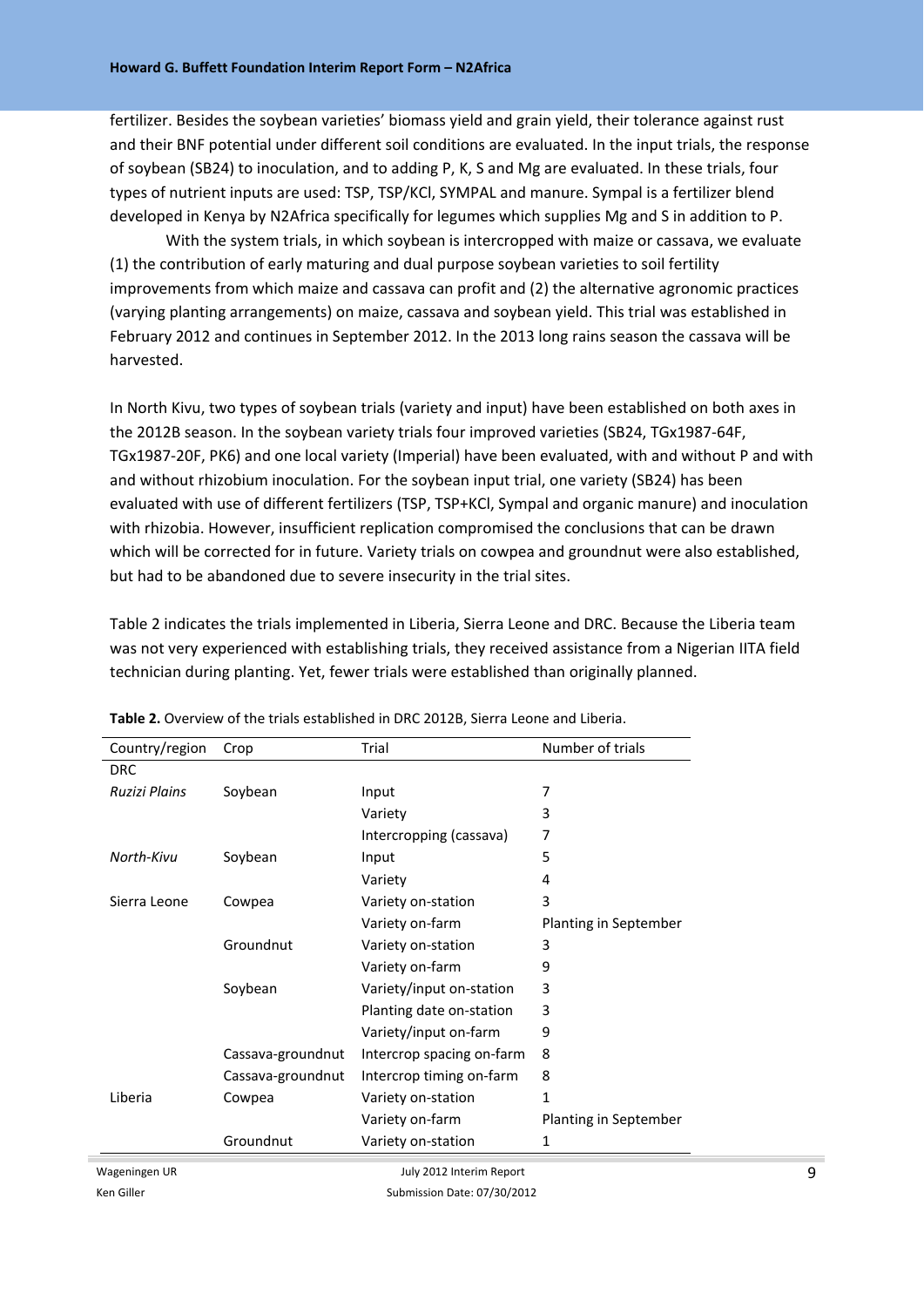#### **Howard G. Buffett Foundation Interim Report Form – N2Africa**

|         | Variety on-farm                               |  |
|---------|-----------------------------------------------|--|
| Soybean | Variety/input on-station                      |  |
|         | Planting date on-station                      |  |
|         | Variety/input on-farm                         |  |
|         | Cassava-groundnut Intercrop spacing on-farm 1 |  |
|         | Cassava-groundnut Intercrop timing on-farm 0  |  |

In the Ruzizi plains in DRC, in general, soybean grain yields were very good (Figure 2). SC Saga yielded slightly less than the other varieties, SB24 was among the better performing varieties. In two out of three sites, responses to inoculation were strong among all varieties, increasing grain yields from 1500‐2300 to 2500‐3000 kg/ha. Responses to P fertiliser were less clear.



**Figure 2.** Results of soybean variety trials of the 2012A season in the Ruzizi plains, DRC. Yields are dry grain yields. There are three replicates per site. (a) site: Kamanyola, GPS: S02 53.8226 E29 00.089 930m Planting: 01‐03‐2012, Harvest: 28‐05‐2012 (b) site: Kiringye GPS: S02 53.832 E29 00 910m Planting: 09‐03‐ 2012, Harvest: 31‐05‐2012 (c) Site: Sange GPS: missing Planting: 28‐02‐2012, Harvest: 25‐05 / 01‐06‐2012

In North-Kivu, soybean yields differed strongly between the two sites. The largest yields were obtained in Ajecedeki (Figure 3). There, most varieties showed clear responses to the combination of inoculation and P fertilizer. Imperial, TGx1987‐20F and TGx1987‐64F were among the better performing varieties.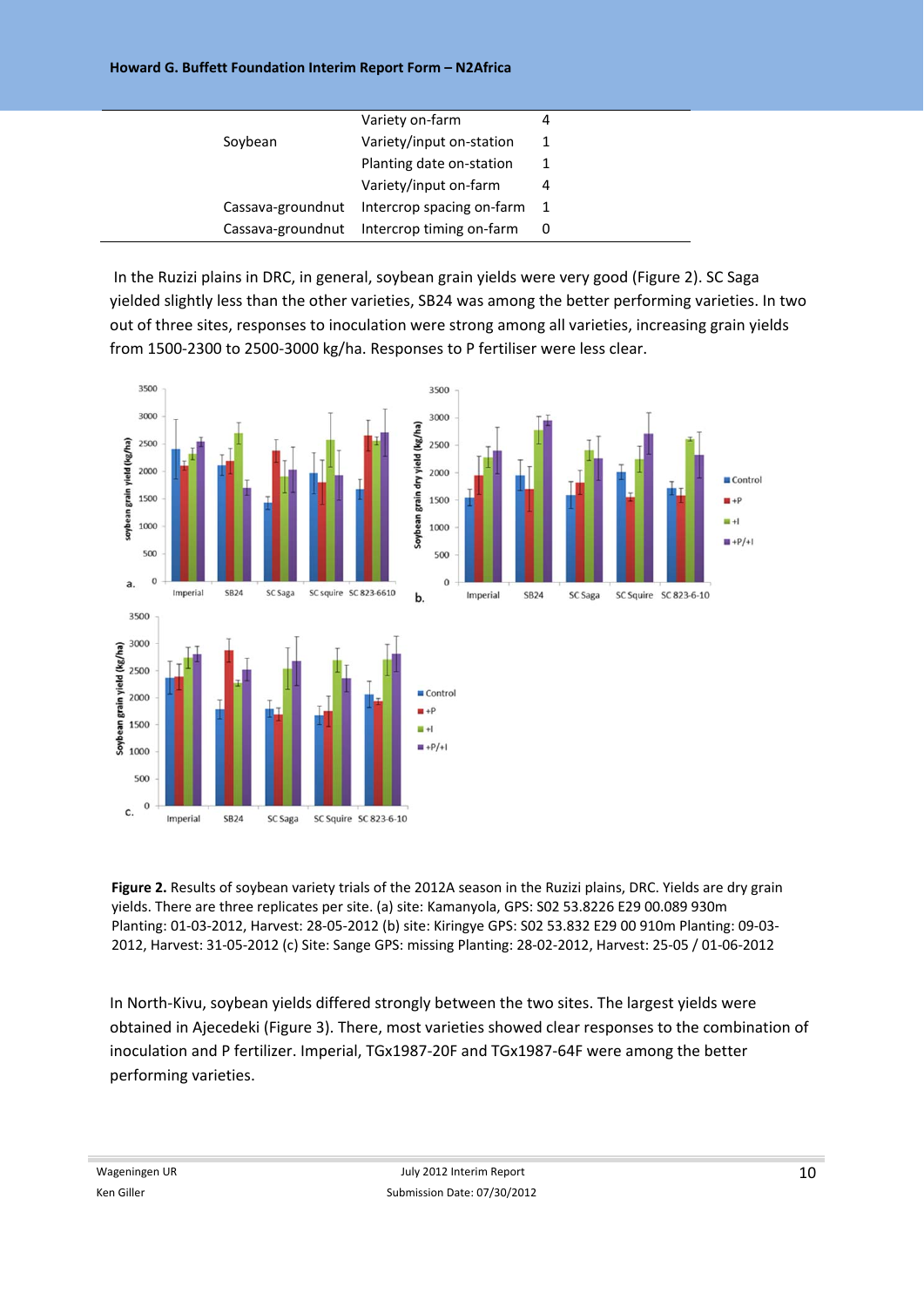**Howard G. Buffett Foundation Interim Report Form – N2Africa**



**Figure 3.** Results of soybean variety trials of the 2012A season in North‐Kivu, DRC. Soybean yields are dry grain yields. There are three replicates per site. (a) site: Cederu. GPS: missing, planting: 22‐02‐2012, harvest: 14‐06‐ 2012 (PK6 and SB24) and 22‐06‐2012 (Imperial, TGx1987‐20F and TGx1987‐64F). (b) site: Ajedeceki, GPS: S29,45704 E1,06282 1114m, planting: 22‐02‐2012, harvest: 05‐06‐2012 (PK6 and SB24) and 21‐06‐2012 (Imperial, TGx1987‐20F and TGx1987‐64F).

## 3.4. Better legume input supplies

In Sierra Leone and Liberia, no legume seed of different varieties other than the local ones were available. Therefore, improved seeds of five cowpea varieties (IT99K‐573‐1‐1, IT99K‐537‐2‐1, IT89KD‐ 288, IT89KD‐391, IT97K‐277‐2), six groundnut varieties (ICGV‐15 96855, Samnut 21, Samnut 10, Samnut 11, Samnut 22, Samnut 23; some in small quantities seed multiplication) and four soybean varieties (TGx1904‐2E, TGx1951‐4F, TGx1448‐2E, TGx1955‐4F) were sent from IITA Nigeria to Liberia and Sierra Leone. Currently, seed is being multiplied by the national research partners to ensure sufficient quantities of good quality seed for next year's dissemination activities. In Sierra Leone, two varieties of groundnut (Samnut 23 and Samnut 23) and two varieties of soybean (TGx1904‐6F and TGx1448‐2E) are also being multiplied by Sierra Leone Agric, the local private sector partner. The groundnut Samnut 22 and Samnut 23 are also multiplied by farmer outgrowers. Next year, the NGOs will start community based seed multiplication to initiate a sustainable supply of improved legume seed on a local basis.

In DRC partners multiply seed every season to ensure sufficient quantities of seed for the next season. Community based seed multiplication will start in the coming season (2013A).

Inoculant for the current season in Sierra Leone and Liberia was imported from Legumefix, UK. The responses of soybean to inoculation first need to be evaluated before it is worthwhile to engage with the private sector to evaluate different production and delivery methods.

Mineral fertilizers other than NPK (15:15:15) are not widely available in Sierra Leone. However, P fertilizer could be acquired through Liberia. The project will look into the possibilities of strengthening the agro-dealer network and increasing the availability of P-fertilizer. This is also valuable for Liberia and DRC, where P fertilizer is available, but the agro‐dealer network is weak and fertilizer prices are high. A student from WUR is currently conducting a legume value chain analysis in Sierra Leone. This study will also provide important information on key partners in the private sector and on options to strengthen the value chain.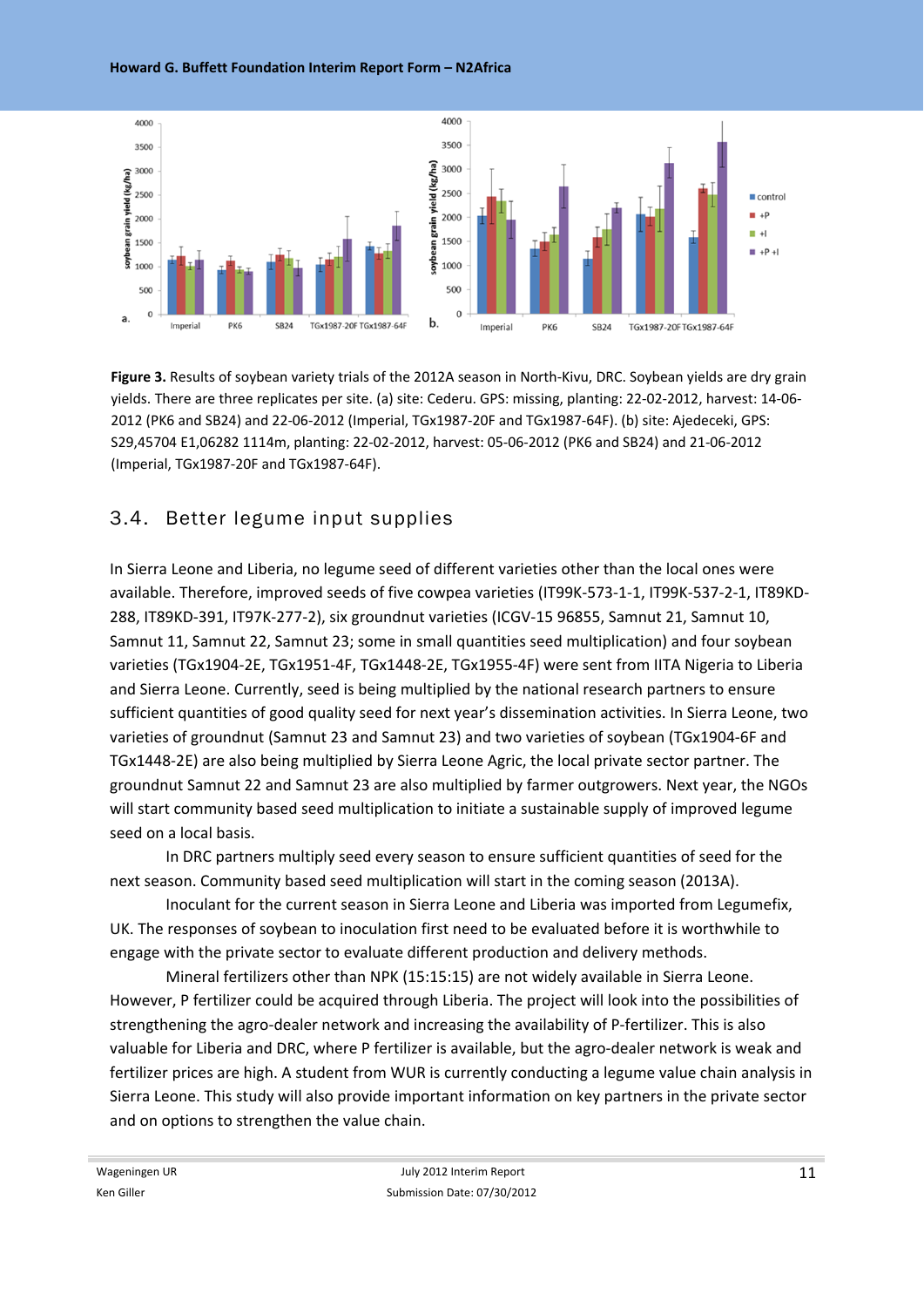### 3.5. Dissemination of legume technologies

Detailed dissemination plans have been developed for dissemination of bush bean and soybean technology packages (in combination with maize or cassava in case of intercropping) to 2100 farmers in North‐Kivu and 3000 farmers in the Ruzizi plains in the coming season. In Liberia and Sierra Leone dissemination activities will start in 2013 and implementation plans will be made during the second half of this year. A set of N2Africa Monitoring and Evaluation tools already exists. These will be revised and used to monitor dissemination activities in the project.

## 3.6. Capacity building

In Liberia, a partnership with the Cuttington University has been formed. This university will take up the supervision of two students that can follow a MSc program funded by N2Africa. At the moment, all necessary documentation is being finalized. Two MSc students are already enrolled in DRC through the Catholic University of Bukavu. In Sierra Leone, MOUs for post‐graduate training are being arranged with Fourah Bay College/University of Sierra Leone.

Capacity building in the form of training of project staff is an on‐going element of the project. In Liberia for example, IITA and CARI staff and partners from VOSIEDA have been assisted and trained in trial establishment by a field technician from Nigeria. Also in Sierra Leone, the close collaboration with SLARI for the implementation of a range of research activities will lead to significant capacity building at the national partner.

# 4. Challenges Encountered

Challenges in DR Congo were partly technical, partly with regards to NGO partners and partly due to insecurity in North‐Kivu. The DRC team had trouble taking accurate GPS and weight records in both the Ruzizi plains and North‐Kivu, due to inadequate equipment. GPS units and scales have been ordered. In North Kivu many local partner organizations are based on humanitarian aid, and not necessarily agriculture. The proposed solution from the DRC team is to stress the 'self‐care' component of the project more, to provide a better fit between the N2Africa program and the humanitarian programs of the NGOs. The capacity building of the NGOs will be important for equipping them to deal with agricultural development once the situation has stabilised.

A major challenge particular to North Kivu is the current insecurity in the intervention areas. N2Africa staff keeps track of the local situation and in case activities cannot continue or technology transfer is severely hindered by the insecurity, we will consider alternatives.

In Liberia, trials were established late because the seed arrived late due to delays at the airport. Trial establishment had to be postponed one month, and it was decided to only plant cowpea in September, the second suitable planting period for cowpea in the season.

As often found in countries emerging from conflict, there is a general lack of human capacity in Liberia. In contrast with Sierra Leone, the position of the national research institute in Liberia is weak and no other strong research partners are present. Research capacity was poor in Liberia even before the war, unlike in Sierra Leone, whose Fourah Bay College is the oldest University in West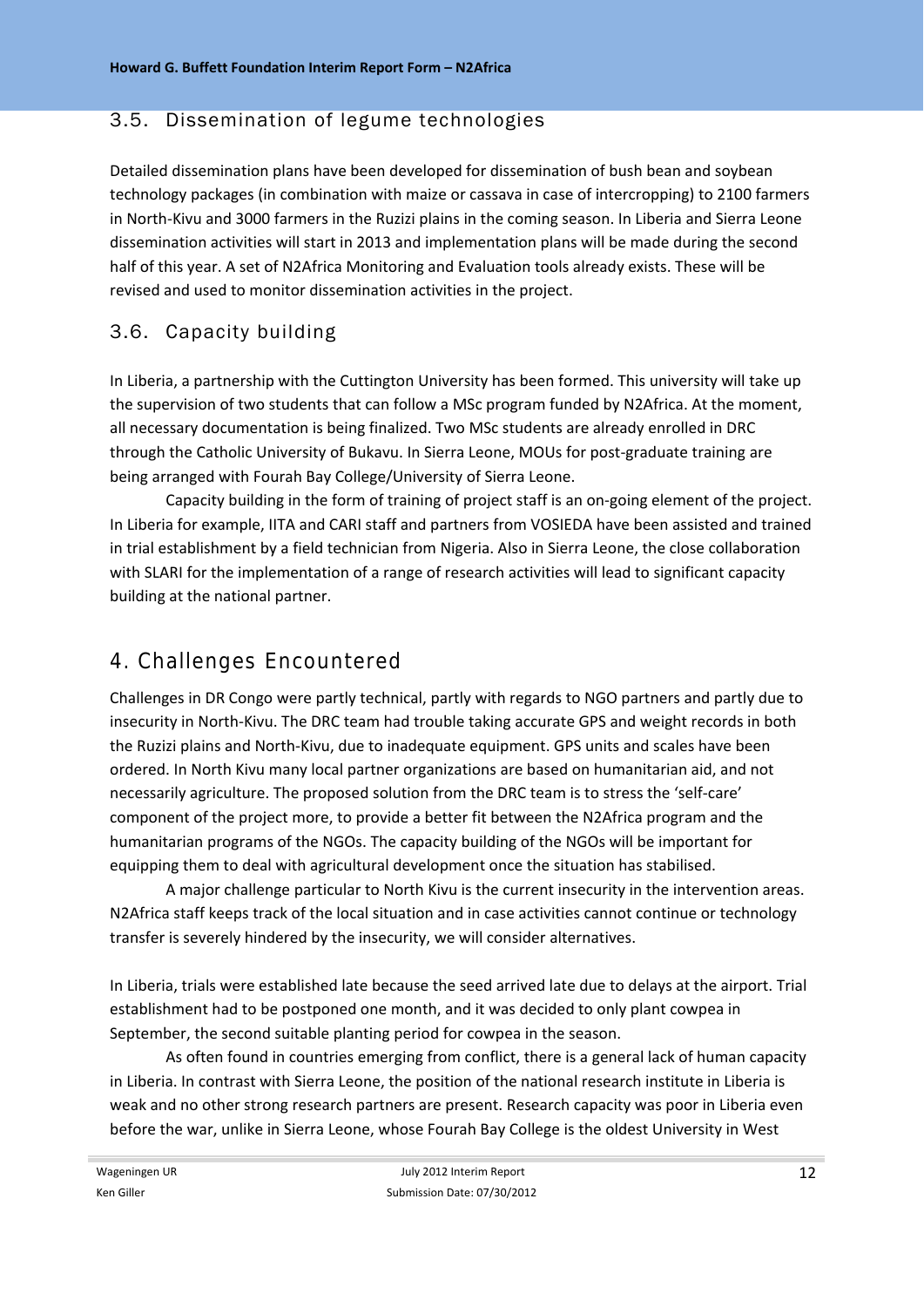Africa. Our activities in Liberia demand more attention for capacity building to strengthen capacity of the local staff and partners to undertake project activities. However, this demands more time than available in a 2‐year project and to cover the gaps, more technical backstopping will be provided by senior project scientists than in Sierra Leone and DRC.

Although technical assistance from Nigeria was provided during trial establishment in Liberia, fewer trials were established than originally agreed. In addition, the baseline survey was originally not implemented according to the protocols provided by WU. However, this has been rectified at a later stage. Overall, this suggests a need for closer communication between the field staff in Liberia and N2Africa scientists. Another challenge faced in Liberia was the partnership with the University of Liberia, who agreed to lead desk review about past legume research activities and initiate the MSc program. However, this university resigned from the project. At the moment, Cuttington University has agreed to take over and documents are being finalized.

Challenges in Sierra Leone were more of a logistical and biophysical nature. Also here, planting was delayed, mainly due to unavailability of SSP fertilizer, which had to be bought in Liberia. The very high rainfall associated with late planting apparently caused poor establishment of the Samnut groundnut varieties. In addition, the late establishment of trials caused a disinterest in the groundnut‐cassava intercrop trials in a few areas, because farmers were already busy with other farm activities in their own farms at the time of establishment. Therefore it is important that next season planting is done early. Other challenges were related to pest damage in cowpea plots and defoliation of soybean leaves by beetles. SLARI will require IITA assistance on recording pests and disease severity, especially for soybean, which is a new crop in the country. As in Liberia, the small number of NGOs currently involved might pose a challenge on next year's dissemination activities and we propose that also Sierra Leone will include one or more additional NGO in the second half of this year.

Besides staying up to date with activities in countries, especially challenging for the WUR team was to acquire relevant information about past research in Liberia, Sierra Leone and DR Congo. This proved to be difficult partly because little research had been done, and results from previous research had been lost in the past wars. On the other hand more information appears to be available in Sierra Leone than we originally thought and we are in the process of acquiring reports.

# 5. Lessons Learned

- ‐ Overall, the start‐up of the project was smooth.
- ‐ In DRC, the preliminary results from the soybean trials are promising. Local project staff and members of farmers associations have seen, in some locations for the first time, how inoculation with rhizobium can substantially increase yields.
- In Liberia, plans for implementation of activities need to be monitored more closely, so assistance can be given where needed.
- In general, the delays in planting for both Sierra Leone and Liberia might have been avoided by an earlier kick off of the project in those countries. Coming activities will be planned well in time.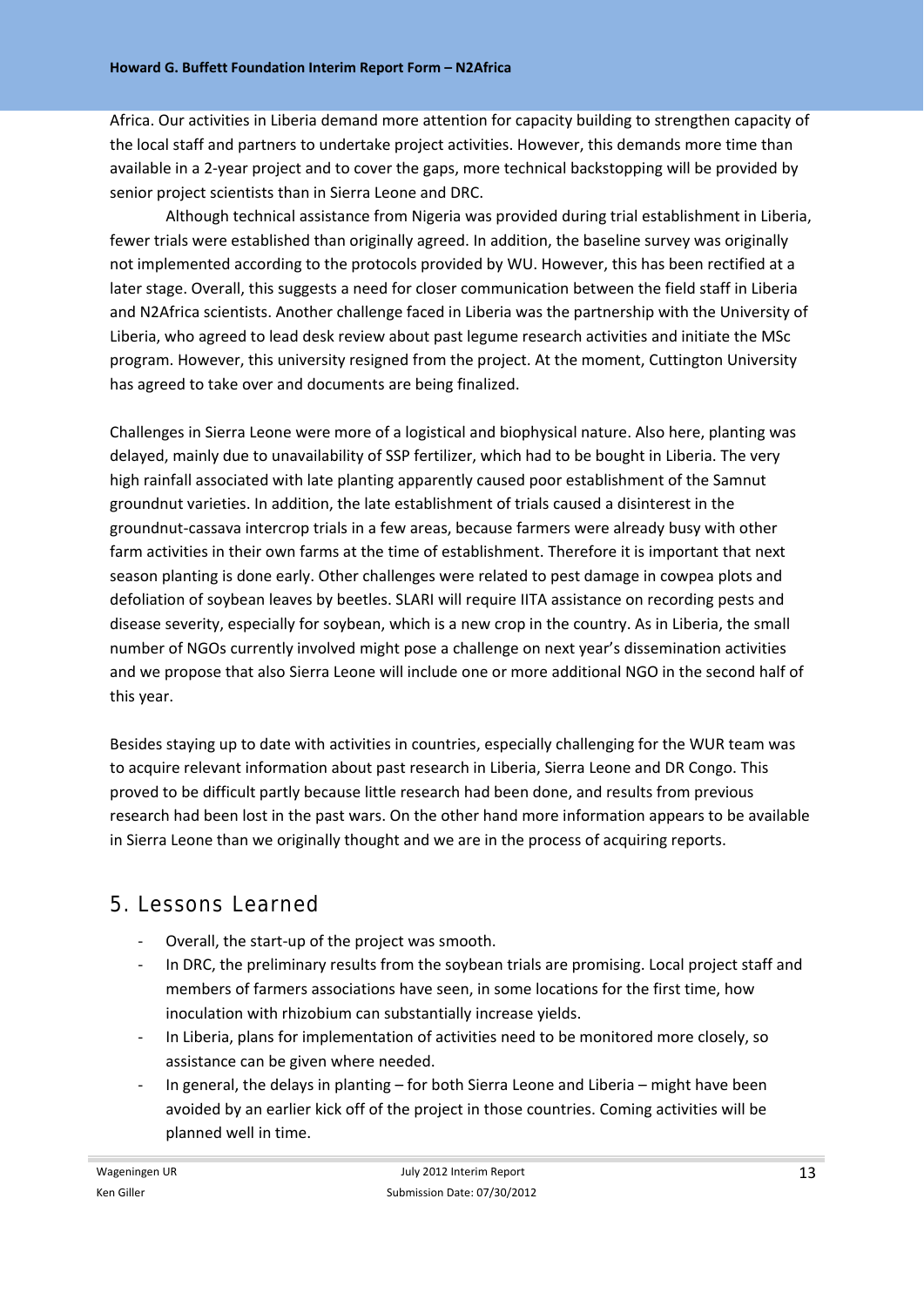‐ Given that the project has started only half a year ago, we do not have any learning products in the form of publications.

## 6. Work plan

Based on the project objectives, key activities were determined and developed into a work plan together with partners at the start of the project (see Table 3). Specifically for the coming months, we will work on revision of the Monitoring and Evaluation tools, which will be used first in the dissemination campaigns in DRC. For both North and South Kivu, detailed implementation plans are being made for dissemination. In addition, the agronomy trials will be repeated. In Liberia and Sierra Leone, data will be collected from the agronomy trials and the baseline survey data will soon be entered and analysed in the second half of this year.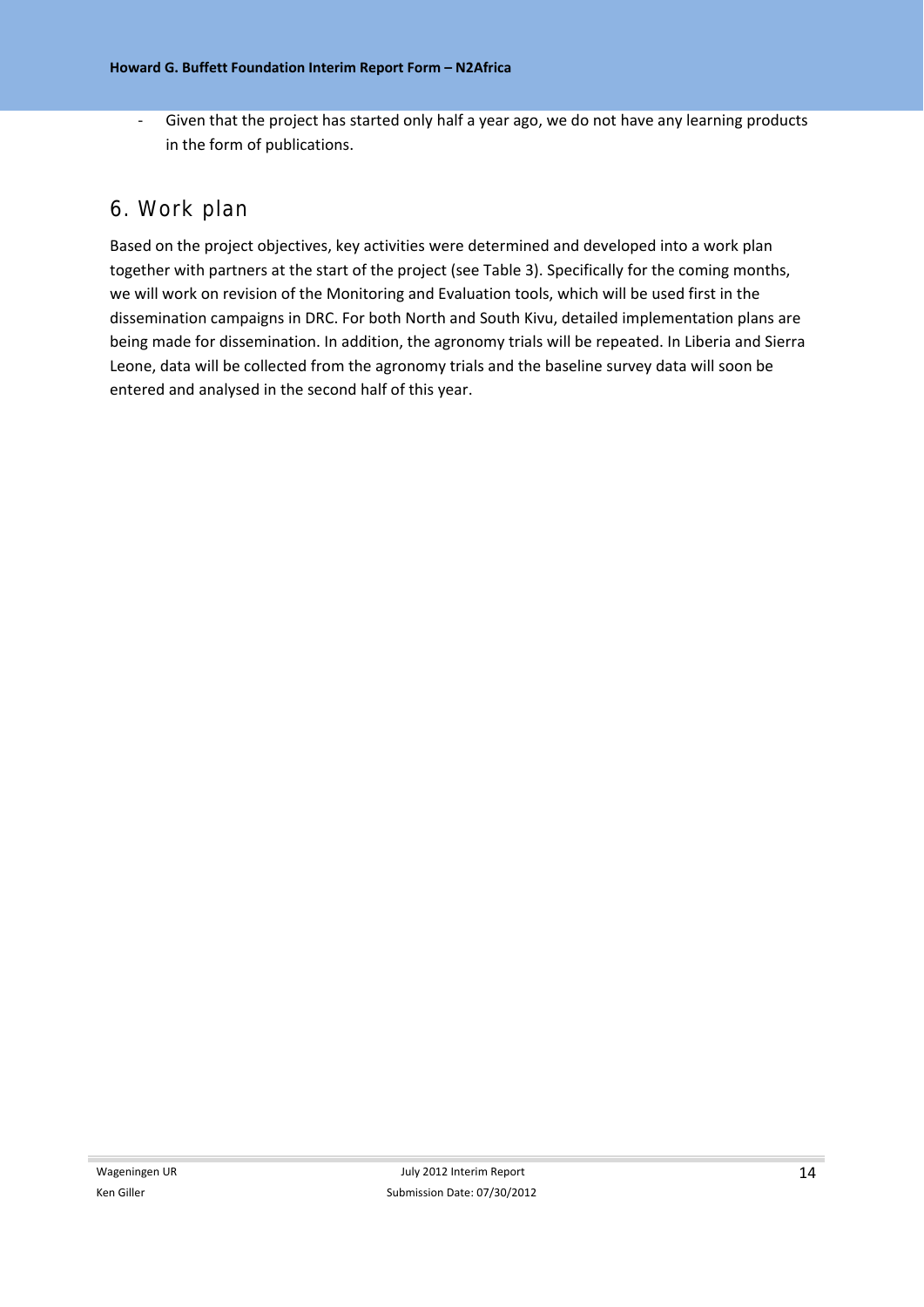**Table 3.** Workplan including activities and planning, revised during the workshops. Some of the activities have been completed already, others are pending and others still have to start on the proposed date.

| <b>Objectives</b>                                                                                      | <b>Activities</b>                                                                                                                                                 | Planning<br>Liberia/Sierra<br>Leone     | <b>Planning DRC</b> |
|--------------------------------------------------------------------------------------------------------|-------------------------------------------------------------------------------------------------------------------------------------------------------------------|-----------------------------------------|---------------------|
| Objective $1$ – Establishment of partnerships                                                          |                                                                                                                                                                   |                                         |                     |
| 1.2 Stakeholder workshop to build collaboration, choose<br>partners and develop action plans.          | Stakeholder workshop                                                                                                                                              | done                                    | done                |
|                                                                                                        | Develop final implementation plan                                                                                                                                 | done                                    | done                |
| 1.3 Report and recommend to foundation. Including<br>roadmap and fully developed implementation plan.  | Prepare report for the foundation                                                                                                                                 | June 2012                               | June 2012           |
| 1.4 Create strategic alliances for facilitating dissemination<br>of legume and inoculant technologies. | -input from supply partners that were not at the meeting?<br>-district officers should be invited to the project activities<br>-make sub-agreements with partners | ongoing                                 | ongoing             |
|                                                                                                        |                                                                                                                                                                   |                                         |                     |
| Objective 2 - Baseline and M&E                                                                         |                                                                                                                                                                   |                                         |                     |
| 2.1 Review of literature of agronomic aspects, farming<br>systems and market research.                 | -partners provide information<br>-WUR prepares review and background                                                                                              | done                                    | done                |
|                                                                                                        |                                                                                                                                                                   |                                         |                     |
| 2.2 Establish project management structures                                                            | Falls partly under 1.2 & 1.4                                                                                                                                      |                                         |                     |
|                                                                                                        | Appoint N2Africa staff (agronomist, farm liaison officer, admin<br>support)                                                                                       | done                                    | done                |
|                                                                                                        | Develop project indicators and M&E tools                                                                                                                          | August 2012                             | August 2012         |
| 2.3 Identify the project sites at different scales in the<br>impact zones.                             | Select projects sites and consult growth potential maps (exist<br>for various crops at the Sierra Leone level)                                                    | done                                    | done                |
|                                                                                                        | Choose villages: pending discussion with the NGOs                                                                                                                 | done, but revision<br>needed in Liberia | done                |
| 2.4 Quantify current on-farm BNF in the target farming                                                 | Refine baseline questionnaire                                                                                                                                     | done                                    | done                |
| systems and its impacts on livelihoods, income and                                                     | Conduct interviews for baseline study                                                                                                                             | ongoing                                 | September 2012      |
| household nutrition.                                                                                   | Detailed characterizations (this could be an Msc project) incl.<br>To be discussed<br><b>BNF</b> assessments                                                      |                                         | To be discussed     |
|                                                                                                        | Baseline data analysed and report available                                                                                                                       | Dec 2012                                | February 2012       |

 $\sim$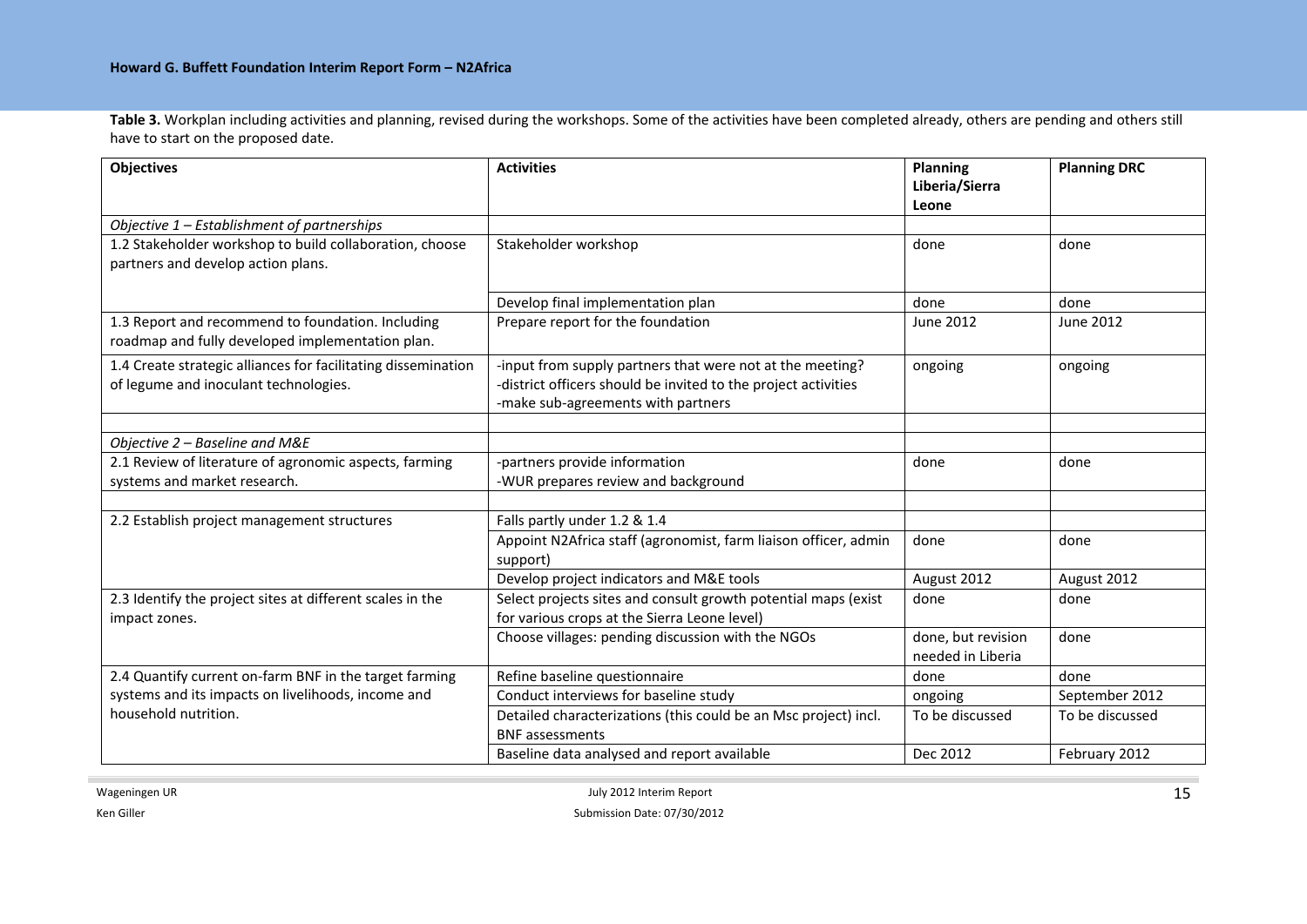| 2.5 Evaluate the ex-ante impact of introduced legume and<br>inoculants technologies of farmer's livelihoods and soil<br>health across the mandate areas. | Evaluate the ex-ante impact using baseline data, data from<br>detailed characterizations and secondary data. | Oct 2012 - July<br>2013         | Oct 2012 - July 2013                                  |
|----------------------------------------------------------------------------------------------------------------------------------------------------------|--------------------------------------------------------------------------------------------------------------|---------------------------------|-------------------------------------------------------|
|                                                                                                                                                          |                                                                                                              |                                 |                                                       |
| Objective 3 - Enhancement of legume productivity                                                                                                         |                                                                                                              | done                            |                                                       |
| General: order seed of improved groundnut, cowpea and soybean varieties for use in Liberia and Sierra Leone from Nigeria                                 |                                                                                                              |                                 |                                                       |
| 3.1 Select best varieties of groundnut, cowpea and                                                                                                       | Prepare protocols for trials                                                                                 | done                            | done                                                  |
| soybean for high $N_2$ fixing capacity and adaptation to<br>abiotic and biotic stresses.                                                                 | Implement agronomic trials                                                                                   | done for 2012,<br>again in 2013 | done for 2012B again<br>in 2013A, 2013 A and<br>2013B |
| 3.2 Identify best-fit agronomic practices for maximizing                                                                                                 | Prepare protocols for trials                                                                                 | done                            | done                                                  |
| potential benefits of legume and inoculants technologies<br>on increasing and stabilizing productivity.                                                  | Implement agronomic trials                                                                                   | done for 2012,<br>again in 2013 | done for 2012B again<br>in 2013A, 2013 A and<br>2013B |
| 3.3 Assess the need to inoculate for the target legumes                                                                                                  | Prepare protocols for trials                                                                                 | April 2012                      |                                                       |
| and identify elite strains across the impact zones.                                                                                                      | Implement agronomic trials                                                                                   | done for 2012,<br>again in 2013 | done for 2012B again<br>in 2013A, 2013 A and<br>2013B |
| 3.4 Develop best practices to rehabilitate non-responsive<br>soils.                                                                                      | Start after we have an idea about the non-responsive soils                                                   | 2013                            | 2013                                                  |
| Objective 4 - Better legume input supplies                                                                                                               |                                                                                                              |                                 |                                                       |
| 4.1 Develop community-based seed systems for<br>groundnut, cowpea and soybean to ensure sufficient                                                       | Community and station based seed multiplication (to use for<br>dissemination in 2013)                        | 2013                            | From 2013A                                            |
| availability of improved legume germplasm.                                                                                                               | Develop protocols for community-based and station based<br>seed multiplication                               | <b>End 2012</b>                 | April 2012                                            |
|                                                                                                                                                          | Evaluate planting vs. harvesting time and impact on grain<br>quality (seed viability, moisture content)      | 2012                            |                                                       |
| 4.2 Formulate improved inoculants products and develop<br>cost-effective production and delivery methods, including                                      | Import a limited set of inoculants for evaluation with soybean                                               | done                            | done                                                  |
| standardized quality assurance procedures.                                                                                                               | Investigate alternative supplies of inoculants + regulations and<br>engage with private sector               | 2013                            | 2013                                                  |

Ken Giller

 $\mathcal{L}_{\mathcal{A}}$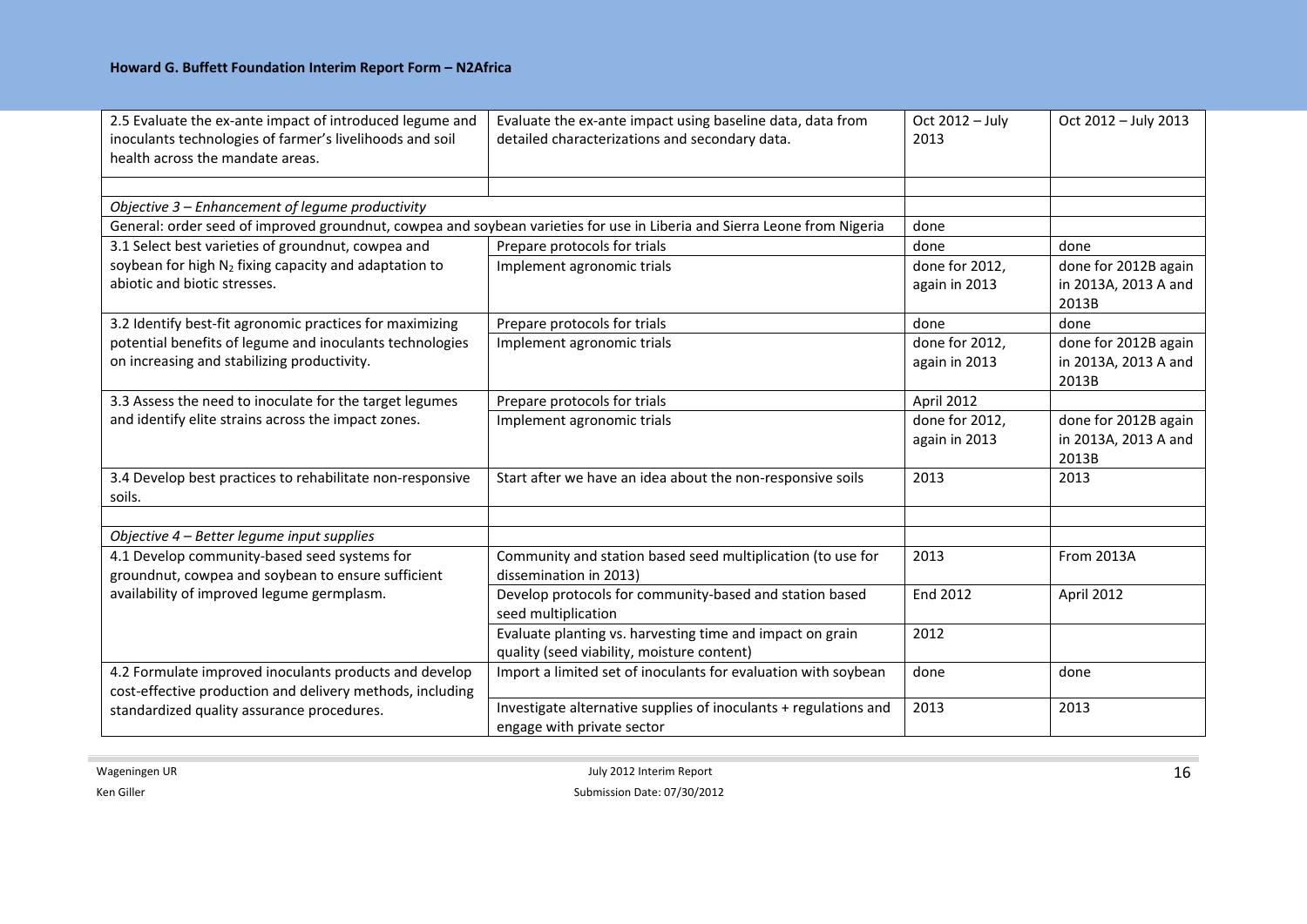|                                                                                                                                                                  | Develop quality assurance protocols                                                                                                                                               | 2013                                        | 2013              |
|------------------------------------------------------------------------------------------------------------------------------------------------------------------|-----------------------------------------------------------------------------------------------------------------------------------------------------------------------------------|---------------------------------------------|-------------------|
| 4.3 Engage with the private sector to facilitate a<br>sustainable supply of fertilizer and inoculants.                                                           | Identify relevant stakeholders in private sector, expose them<br>to potential positive effects                                                                                    | 2012                                        | 2012              |
|                                                                                                                                                                  | Smallholder commercialisation program at Govt. level,<br>including delivery of inputs to Agricultural Business centres<br>(ABCs - agro-dealers); upgrading ABCs to business units | 2013                                        | 2013              |
| Objective 5 - Dissemination of legume technologies                                                                                                               |                                                                                                                                                                                   |                                             |                   |
| 5.1 Produce specific dissemination tools, including                                                                                                              | Adapt existing dissemination protocols                                                                                                                                            | 2013                                        | <b>July 2012</b>  |
| inoculant packets, adapted to the needs of farmer groups,<br>agro-dealers, and development partners.                                                             | Develop dissemination packages                                                                                                                                                    | 2013                                        | August 2012       |
| 5.2 Conduct collaborative legume and inoculant<br>technology dissemination campaigns and create<br>awareness in rural communities in all impact zones.           | Field days                                                                                                                                                                        | From May 2012                               | From 2013A        |
|                                                                                                                                                                  | Media events (radio, leaflets)                                                                                                                                                    | From May 2012                               | <b>From 2013A</b> |
| 5.3 Develop strategies for empowering women to benefit                                                                                                           |                                                                                                                                                                                   |                                             |                   |
| from the project products, with a focus on legume<br>processing initiatives towards improved health and<br>nutrition.                                            | Engage women in dissemination campaigns, e.g. soybean<br>processing and transformation(NGOs)                                                                                      | Second half of 2012                         | From 2013A        |
|                                                                                                                                                                  |                                                                                                                                                                                   |                                             |                   |
| Objective $6$ – Capacity building                                                                                                                                |                                                                                                                                                                                   |                                             |                   |
| 6.1 Provide short-term, high level technical training for<br>project scientific and technical staff in essential<br>microbiological skills and BNF technologies. | SLARI and Njala University staff participate in microbiology<br>training sessions                                                                                                 | 2012                                        | On-going          |
| 6.2 Support advanced training to MSc level of an elite<br>young cadre of African scientists focused on topics filling<br>indentified knowledge gaps.             | Select Msc students in Liberia and Sierra Leone for Msc studies<br>+ identify topics                                                                                              | May 2012 onwards                            | On-going          |
| 6.3 Conduct training workshops on legume and inoculant<br>technologies for agro-dealers and officers of farmer                                                   | Training of trainers                                                                                                                                                              | 2012                                        | <b>From 2013A</b> |
| associations and community-based organizations.                                                                                                                  | Training of farmers                                                                                                                                                               | 2012 (when<br>material is present)-<br>2013 | <b>From 2013A</b> |

Ken Giller

 $\sim$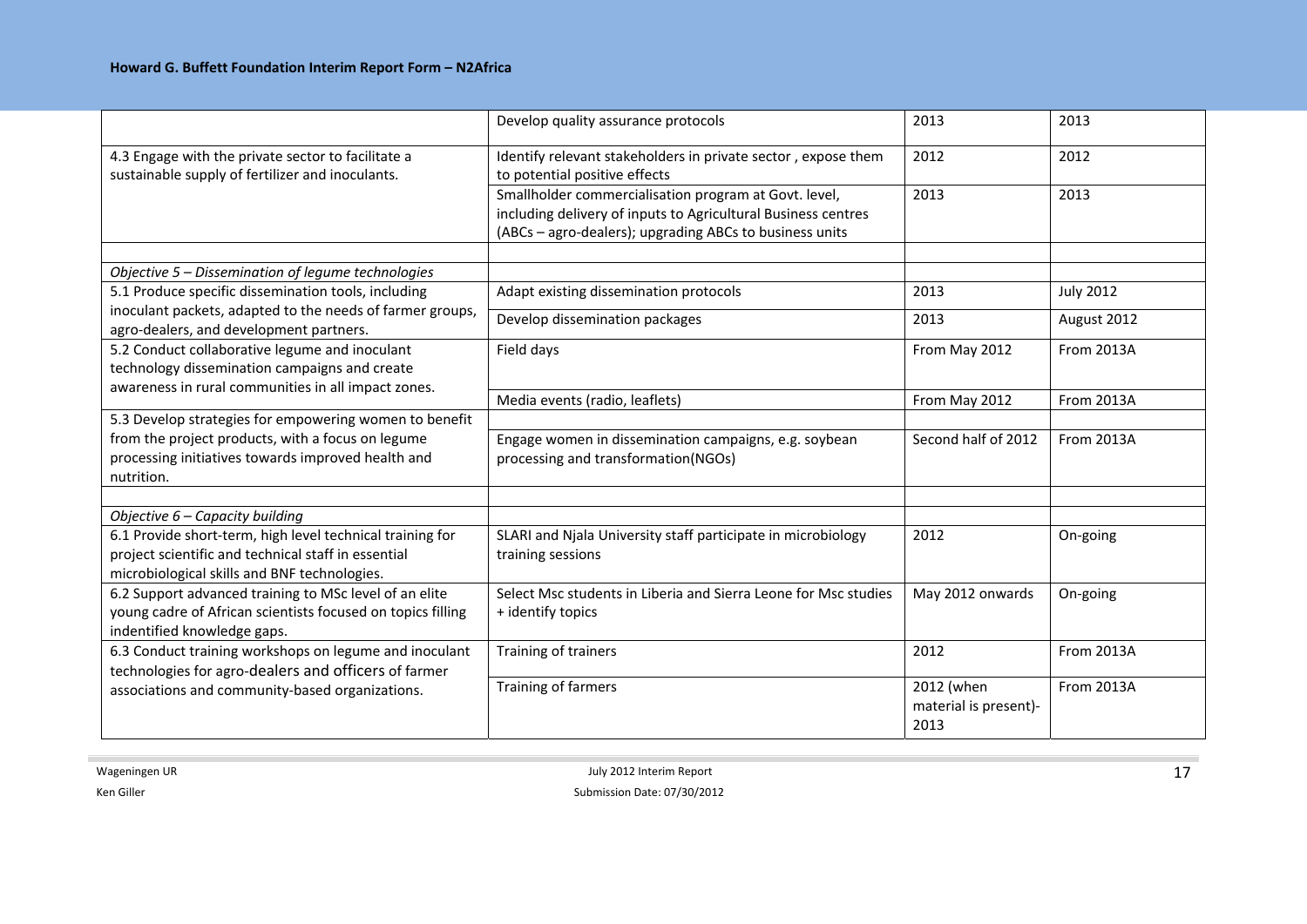### 7. Budget Summary

Table 4 summarizes the deployment of the total year 1 budget during the period January‐June 2012 for Sierra Leone, Liberia, DRC, WUR and IITA combined. In Liberia and Sierra Leone, original budgets as included in the project proposal were revised by the country teams. Revisions were approved by the foundation since overall operational costs were decreased, and resources allocated to field-level program interventions were increased. The total budget remained equal for both countries.

Since we are only halfway the year and budgets were designed on a yearly basis, logically only part of the budgets has been used so far. Overall, budget lines that typically refer to the actual start-up of the project such as supplies and capital equipment have been used more than other budget lines such as salaries. However, in Sierra Leone the project vehicle and motorbikes were purchased in July and therefore not yet included in this half year budget reporting. In DRC, the largest part of the budget for field level program interventions is still reserved for dissemination activities in the 2013A season, which will start in September. Also in Liberia and Sierra Leone, part of that same budget line is reserved for another set of trials and seed multiplication that will take place in September. Because most of the salaries have been paid from March onwards or later, only a small part of the money for salaries has been used up to June.

As expected, about half of most budget lines at WUR have been used, except for contracted services and other direct costs. None of the countries, nor WUR or IITA has overrun a budget line.

| <b>Budget</b>                       | Year 1             | Reported      | Year     | Year 2             | Reported           | Year     |
|-------------------------------------|--------------------|---------------|----------|--------------------|--------------------|----------|
|                                     | (US <sup>5</sup> ) | Jan-June      | Variance | (US <sup>5</sup> ) | year 2             | Variance |
|                                     |                    | year 1 (US\$) | %        |                    | (US <sup>5</sup> ) | %        |
| Personnel/Salaries & Benefits       | 187557             | 31122         | 83%      | 196004             |                    |          |
| Salaries & Benefits                 | 111718             | 33430         | 70%      | 116684             |                    |          |
| Consultants                         | 12000              | 0             | 100%     | 12000              |                    |          |
| Supplies & Services                 | 34500              | 26414         | 23%      | 29500              |                    |          |
| Equipment / Materials and Equipment | 191813             | 53912         | 72%      | 22650              |                    |          |
| Travel                              | 97647              | 33997         | 65%      | 105504             |                    |          |
| <b>Training</b>                     | 0                  | 0             |          | $\Omega$           |                    |          |
| Workshop                            | 0                  | $\Omega$      |          | $\Omega$           |                    |          |
| Operations (Field-level program     | 227780             | 98108         | 57%      | 268072             |                    |          |
| interventions)                      |                    |               |          |                    |                    |          |
| <b>Activity Cost</b>                | 0                  | 0             |          | 0                  |                    |          |
| Other direct costs                  | 46000              | 15285         | 67%      | 46000              |                    |          |
| Monitoring and Evaluation           | 55000              | 10505         | 81%      | $\Omega$           |                    |          |
| Sub-grant to Partners               | 0                  |               |          | $\Omega$           |                    |          |
| Contingency                         | 0                  |               |          | $\Omega$           |                    |          |
| Sub-total Direct Cost               | 964014             | 302773        | 69%      | 796414             |                    |          |
| <b>Indirect Cost</b>                | 91581              | 28763         | 69%      | 75659              |                    |          |
| <b>Grant Total</b>                  | 1055595            | 331537        | 69%      | 872073             |                    |          |

#### **Table 4**. Budget summary January‐June 2012.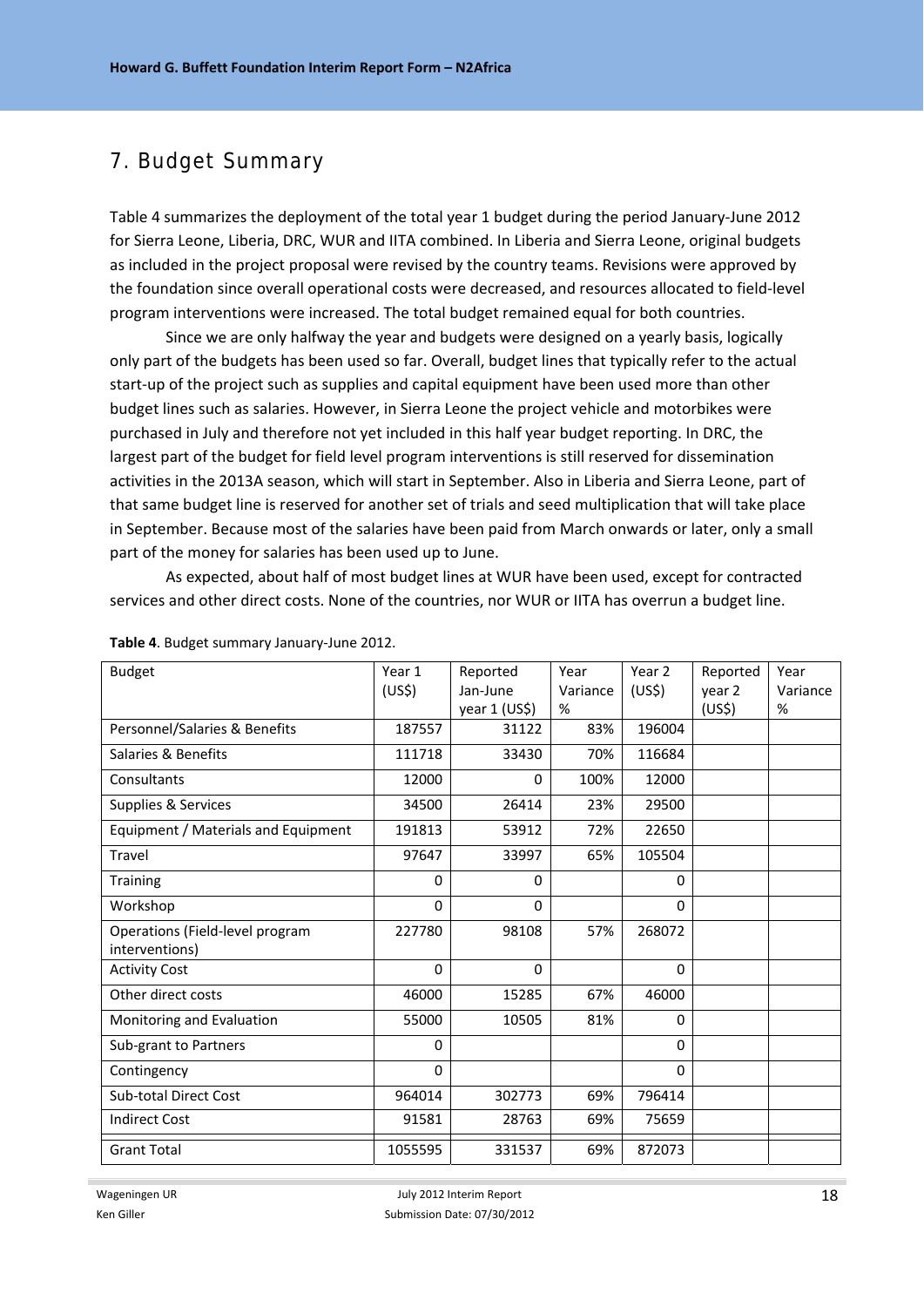# 8. Other relevant project information

Provide any other information that is relevant to this reporting period or the overall project.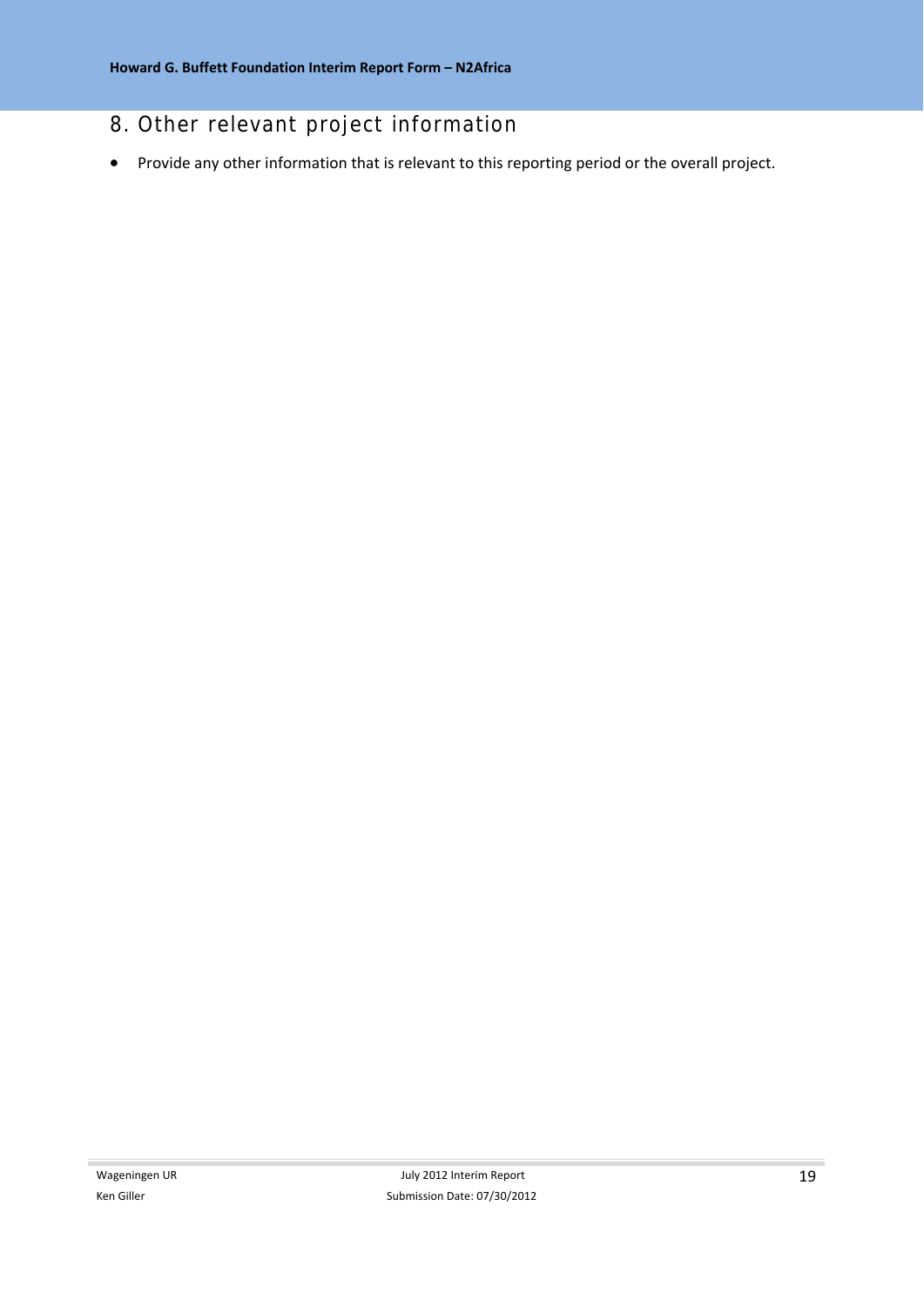# **List of project reports**

- 1. N2Africa Steering Committee Terms of Reference
- 2. Policy on advanced training grants
- 3. Rhizobia Strain Isolation and Characterisation Protocol
- 4. Detailed country-by-country access plan for P and other agro-minerals
- 5. Workshop Report: Training of Master Trainers on Legume and Inoculant Technologies (Kisumu Hotel, Kisumu, Kenya‐24‐28 May 2010)
- 6. Plans for interaction with the Tropical Legumes II project (TLII) and for seed increase on a country‐by‐country basis
- 7. Implementation Plan for collaboration between N2Africa and the Soil Health and Market Access Programs of the Alliance for a Green Revolution in Africa (AGRA) plan
- 8. General approaches and country specific dissemination plans
- 9. Selected soybeans, common beans, cowpeas and groundnuts varieties with proven high BNF potential and sufficient seed availability in target impact zones of N2Africa Project
- 10. Project launch and workshop report
- 11. Advancing technical skills in rhizobiology: training report
- 12. Characterisation of the impact zones and mandate areas in the N2Africa project
- 13. Production and use of Rhizobial inoculants in Africa
- 18. Adaptive research in N2Africa impact zones: Principles, guidelines and implemented research campaigns
- 19. Quality assurance (QA) protocols based on African capacities and international existing standards developed
- 20. Collection and maintenance of elite rhizobial strains
- 21. MSc and PhD status report
- 22. Production of seed for local distribution by farming communities engaged in the project
- 23. A report documenting the involvement of women in at least 50% of all farmer‐related activities
- 24. Participatory development of indicators for monitoring and evaluating progress with project activities and their impact
- 25. Suitable multi‐purpose forage and tree legumes for intensive smallholder meat and dairy industries in East and Central Africa N2Africa mandate areas
- 26. A revised manual for rhizobium methods and standard protocols available on the project website
- 27. Update on Inoculant production by cooperating laboratories
- 28. Legume Seed Acquired for Dissemination in the Project Impact Zones
- 29. Advanced technical skills in rhizobiology: East and Central African, West African and South African Hub
- 30. Memoranda of Understanding are formalized with key partners along the legume value chains in the impact zones